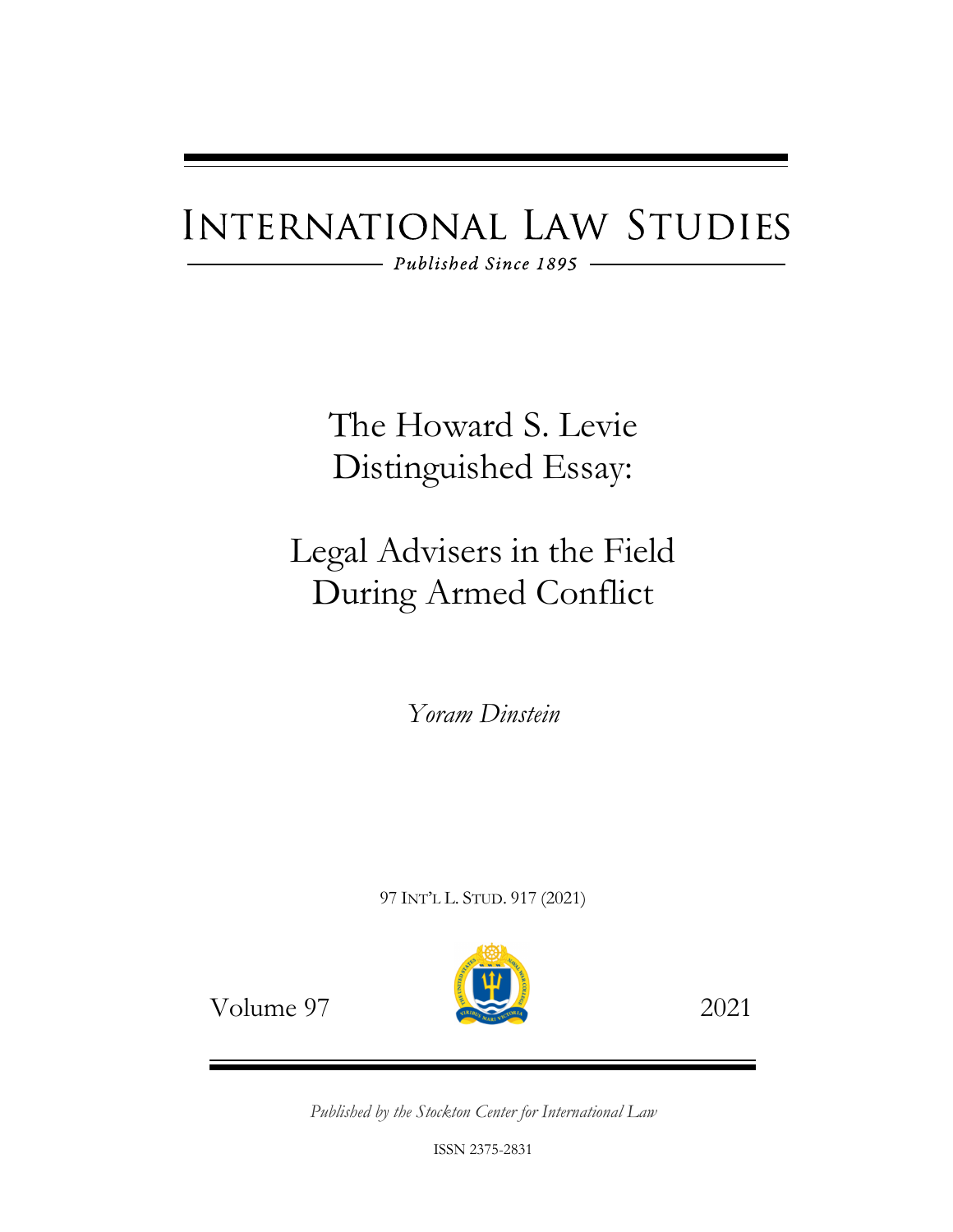## The Howard S. Levie Distinguished Essay:

## Legal Advisers in the Field During Armed Conflict

### *Yoram Dinstein*[∗](#page-1-0)

#### **CONTENTS**

| I.  |    |                                                             |  |
|-----|----|-------------------------------------------------------------|--|
| П.  |    |                                                             |  |
|     | А. |                                                             |  |
|     | В. |                                                             |  |
|     | C. | The Exception: Legal Advisers with De Facto Veto Power. 922 |  |
| Ш.  |    |                                                             |  |
|     | А. | Infringement of the Commander's Freedom of Action? 923      |  |
|     | В. |                                                             |  |
| IV. |    |                                                             |  |
|     | A. |                                                             |  |
|     | В. |                                                             |  |
|     | C. |                                                             |  |
|     | D. |                                                             |  |
| V.  |    |                                                             |  |
|     | А. |                                                             |  |
|     | В. |                                                             |  |
|     | C. |                                                             |  |
|     | D. |                                                             |  |
| VI. |    |                                                             |  |

<span id="page-1-0"></span><sup>∗</sup> Professor Emeritus, Tel Aviv University (Israel); Member, *Institut de Droit International* ; Former Stockton Professor, Naval War College (1999–2000, 2002–2003).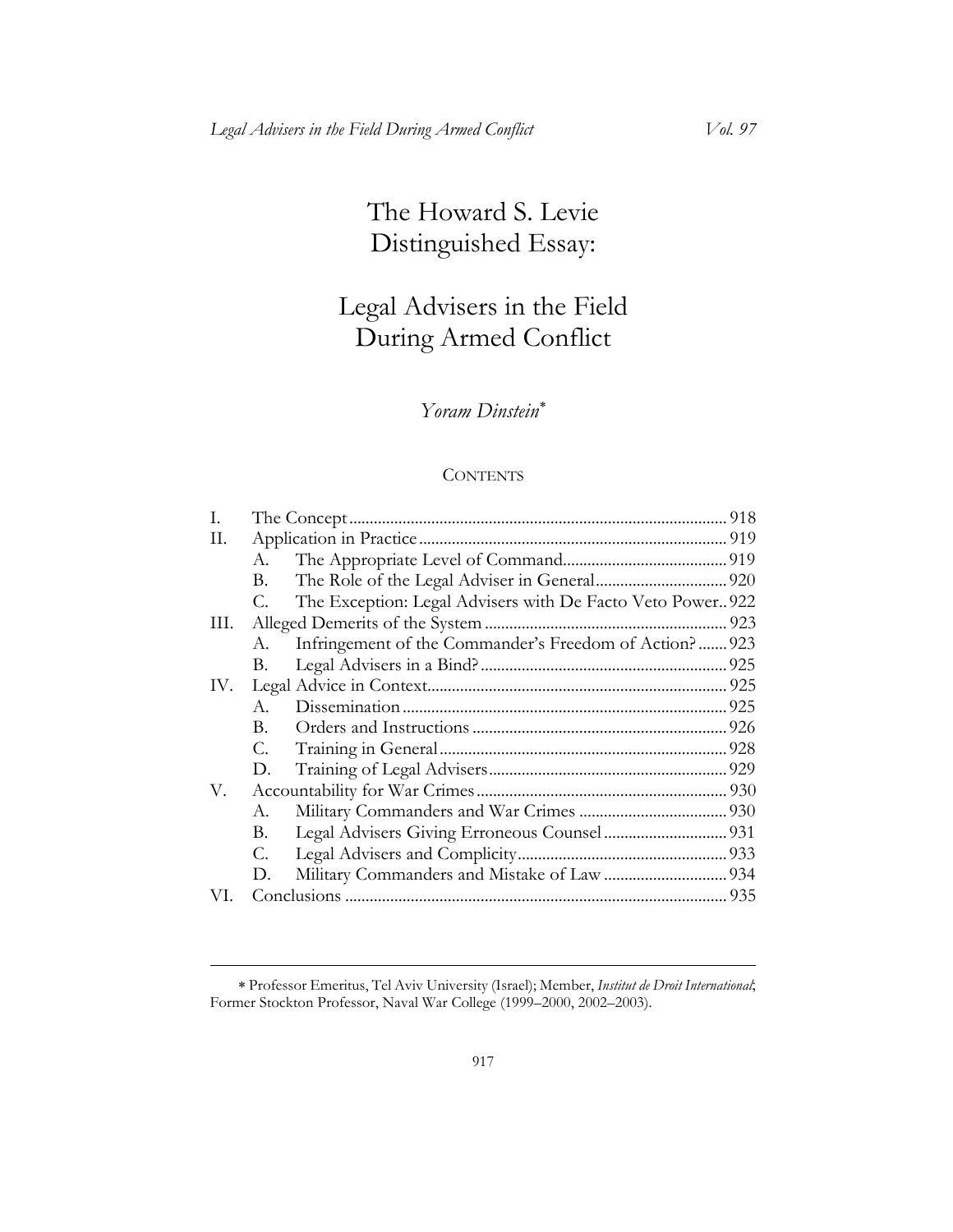#### <span id="page-2-8"></span><span id="page-2-6"></span>I. THE CONCEPT

<span id="page-2-0"></span>Legal advisers are supposed to be made available to military commanders, particularly during hostilities, as a product of AP/I (Protocol I of 1977 Additional to the Geneva Conventions of 1949). Article 82 of AP/I proclaims:

The High Contracting Parties at all times, and the Parties to the conflict in time of armed conflict, shall ensure that legal advisers are available, when necessary, to advise military commanders at the appropriate level on the application of the Conventions and this Protocol and on the appropriate instruction to be given to the armed forces on this subject.<sup>[1](#page-2-1)</sup>

This treaty stipulation was quite innovative in  $1977<sup>2</sup>$  but it has definitely caught on thenceforth. Needless to say, all Contracting Parties to AP/I are bound to comply with Article 82 (unless an explicit reservation has been recorded at the time of ratification or accession<sup>[3](#page-2-3)</sup>). But even as far as non-Contracting Parties are concerned, it is noteworthy that the United States which thoroughly objects to numerous provisions of AP/I—by no means dissents from Article 82. Indeed, the US Department of Defense *Law of War Manual* (citing Article 82) attests that qualified legal advisers are made available at all levels of command to provide advice about law of war compliance during planning and execution of operations.<sup>[4](#page-2-4)</sup>

<span id="page-2-9"></span>A study of the practice of States, made by the ICRC (International Committee of the Red Cross), confirms that the norm requiring that legal advisers be made available to advise military commanders in time of armed conflict currently reflects customary international law.<sup>[5](#page-2-5)</sup> The prevalence of germane

<span id="page-2-7"></span><span id="page-2-1"></span><sup>1.</sup> Protocol Additional to the Geneva Conventions of 12 August 1949, and Relating to the Protection of Victims of International Armed Conflicts art. 82, June 8, 1977, 1125 U.N.T.S. 3, 41 [hereinafter AP/I].

<span id="page-2-2"></span><sup>2.</sup> See K.J. Partsch, Article 82, in NEW RULES FOR VICTIMS OF ARMED CONFLICTS: COM-MENTARY ON THE TWO 1977 PROTOCOLS ADDITIONAL TO THE GENEVA CONVENTIONS OF 1949, at 564 (Michael Bothe et al. eds., 1982).

<span id="page-2-3"></span><sup>3.</sup> There are a host of reservations to AP/I. *See* THE LAWS OF ARMED CONFLICTS: A COLLECTION OF CONVENTIONS, RESOLUTIONS AND OTHER DOCUMENTS 792 (Dietrich Schindler & Jiri Toman eds., 4th ed. 2004). However, none of them deflects from Article 82.

<span id="page-2-4"></span><sup>4.</sup> OFFICE OF THE GENERAL COUNSEL, U.S. DEPARTMENT OF DEFENSE, LAW OF WAR MANUAL § 18.5.1 (rev. ed. Dec. 2016) [hereinafter U.S. DOD LAW OF WAR MANUAL].

<span id="page-2-5"></span><sup>5.</sup> *See* 1 CUSTOMARY INTERNATIONAL HUMANITARIAN LAW 500 (Jean-Marie Henckaerts & Louise Doswald-Beck eds., 2005).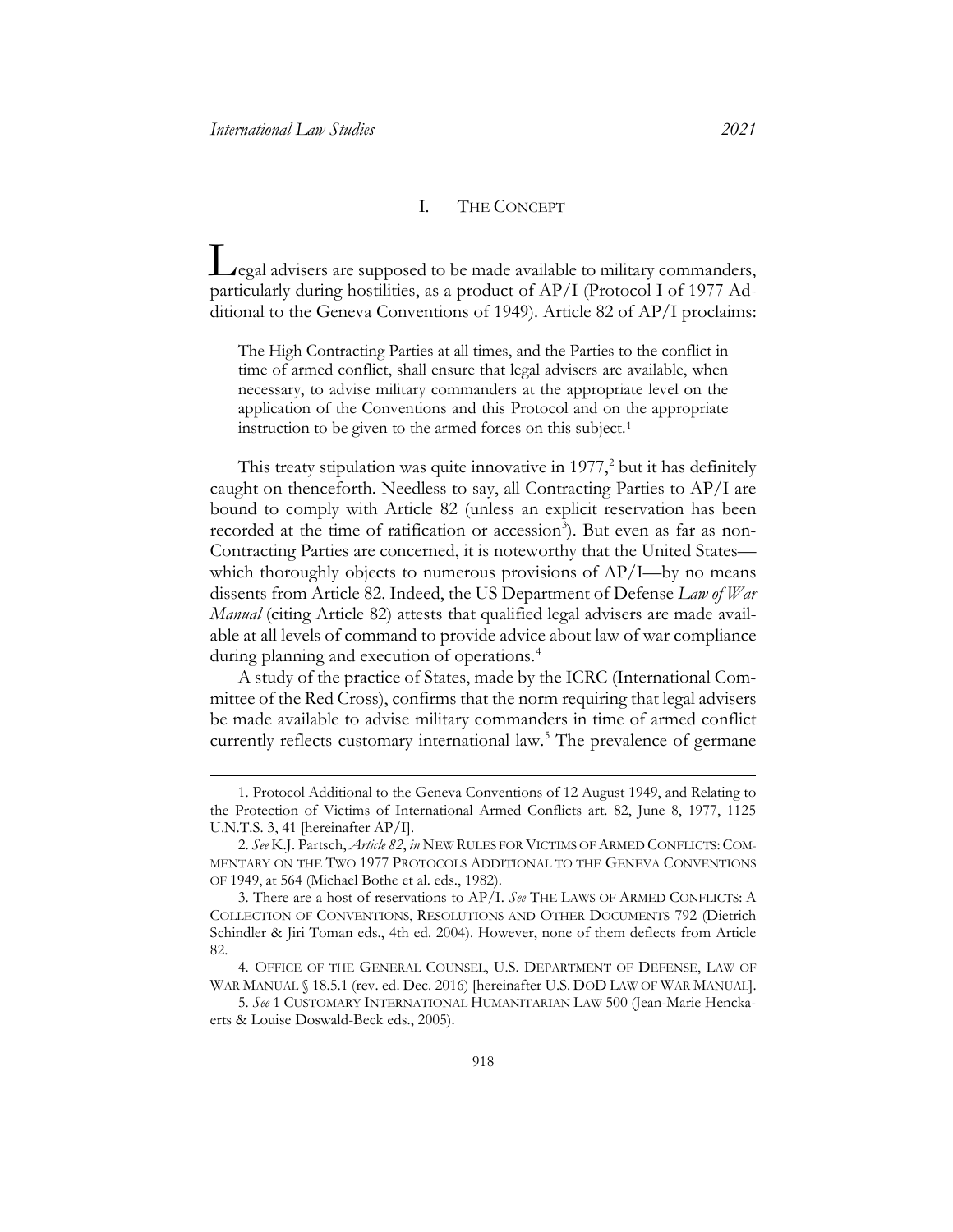States' practice cannot be gainsaid, although some critics maintain that it is uncertain whether non-Contracting Parties act the way they do because they feel that they are bound by a customary legal obligation or simply "as a matter of operational practicality."[6](#page-3-2)

The language of Article 82 is somewhat unusual. As the ICRC *Commentary* on AP/I stresses, the clause combines a clear-cut obligation (immanent in the phrase "shall ensure") with a certain degree of flexibility (derived from the unspecified reference to "the appropriate level" and the qualifying words "when necessary"). $<sup>7</sup>$ </sup>

#### <span id="page-3-9"></span>II. APPLICATION IN PRACTICE

#### <span id="page-3-1"></span><span id="page-3-0"></span>*A. The Appropriate Level of Command*

Each State is empowered to determine the appropriate level of military com-mand to which it is necessary to make legal advisers available.<sup>[8](#page-3-4)</sup> In the past, the operational level considered most suitable in land warfare seemed to have been, in the main, the headquarters of a division or a larger unit.<sup>[9](#page-3-5)</sup> But there is a growing tendency to post legal advisers to brigades, $^{10}$  $^{10}$  $^{10}$  and even to smaller military formations acting independently.<sup>[11](#page-3-7)</sup> In air and maritime campaigns, legal advisers will commonly be assigned to central (theater) commands.

Plainly, an attachment of legal advisers to lower levels of command can prove to be unfeasible to the point of incongruity.[12](#page-3-8) A legal adviser cannot

<span id="page-3-2"></span><sup>6.</sup> David Turns, *Implementation and Compliance*, *in* PERSPECTIVES ON THE ICRC STUDY ON CUSTOMARY INTERNATIONAL HUMANITARIAN LAW 354, 362 (Elizabeth Wilmshurst & Susan Breau eds., 2007).

<span id="page-3-3"></span><sup>7.</sup> Jean de Preux, *Article 82*, *in* COMMENTARY ON THE ADDITIONAL PROTOCOLS OF 8 JUNE 1977 TO THE GENEVA CONVENTIONS OF 12 AUGUST 1949, at 947, 949 (Yves Sandoz et al. eds., 1987).

<span id="page-3-4"></span><sup>8.</sup> *See* Leslie C. Green, *The Role of Legal Advisers in the Armed Forces*, 7 ISRAEL YEARBOOK ON HUMAN RIGHTS 154, 163 (1977).

<span id="page-3-5"></span><sup>9.</sup> *See* Günther Moritz, *Legal Advisers in Armed Forces: Position and Functions*, 21 MILITARY LAW AND LAW OF WAR REVIEW 483, 486 (1982).

<span id="page-3-6"></span><sup>10.</sup> *See* Amendment 7 of 2013 to page 413 of the original 2004 UK Manual. UNITED KINGDOM MINISTRY OF DEFENCE, THE MANUAL OF THE LAW OF ARMED CONFLICT 413 n.16 (2004).

<span id="page-3-7"></span><sup>11.</sup> *See* J.F.R. Boddens Hosang, *International Humanitarian Law, Self-Defence and Rules of Engagement: Application in the Netherlands*, 48 COLLEGIUM 172, 174 n.5 (2018).

<span id="page-3-8"></span><sup>12.</sup> *See* Michael C. Denny, *The Impact of Article 82 of Protocol I to the 1949 Geneva Conventions on the Organization and Operation of a Division SJA Office*, THE ARMY LAWYER, Apr. 1980, at 14, 17.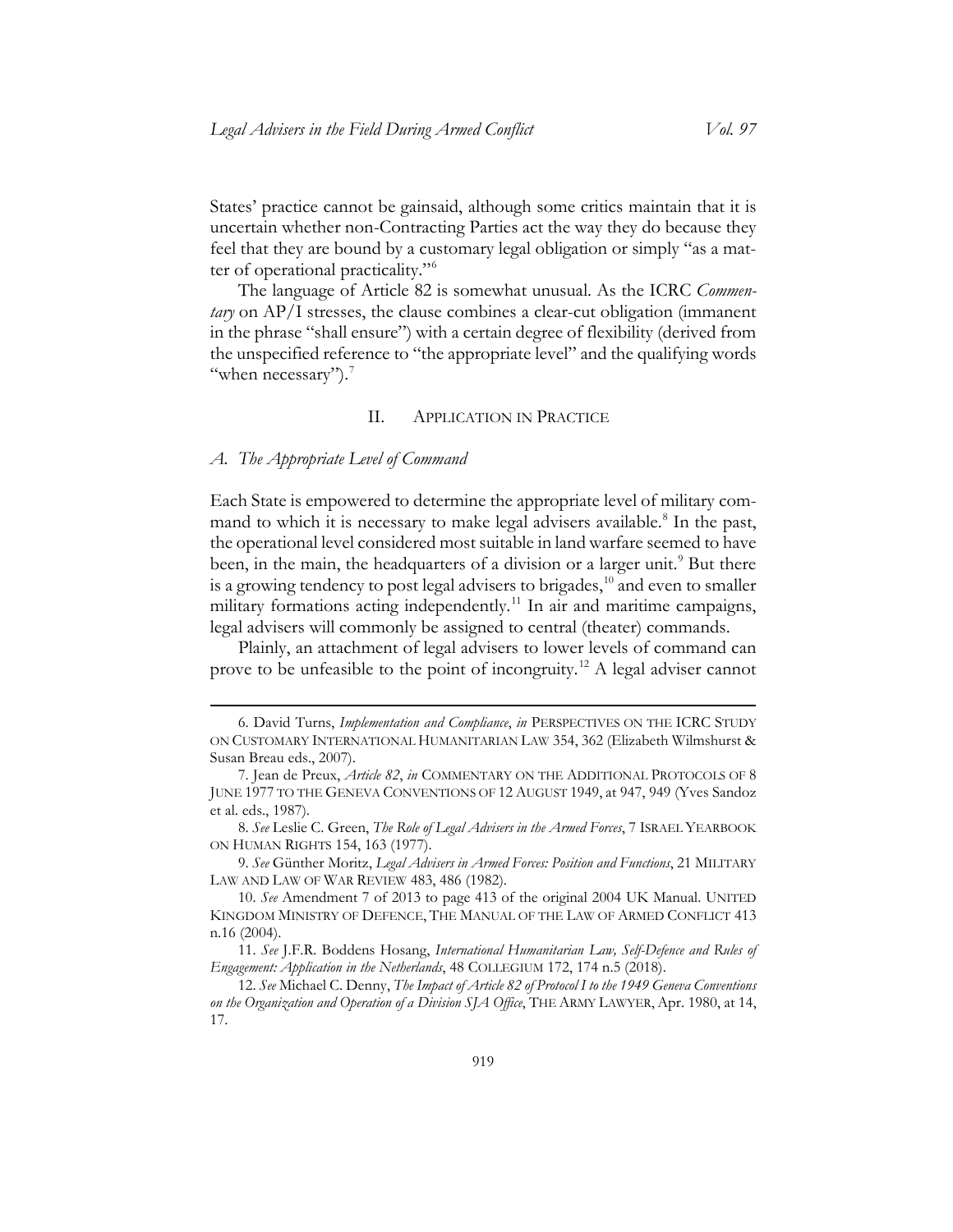be ensconced in the turret of a tank, in the cockpit of a jet fighter, or on the deck of a missile boat. That said, the efficacy of modern digital communications (including e-mails) is such that apposite legal advice can be relayed from headquarters to subordinate units with scarcely any time-lag.<sup>[13](#page-4-1)</sup>

<span id="page-4-4"></span>In the 1945 war crimes trial of *The Peleus*, a British judge advocate famously said: "It is quite obvious that no sailor and no soldier can carry with him a library of international law, or have immediate access to a professor in that subject who can tell him whether or not a particular command is a lawful  $one.$ "<sup>[14](#page-4-2)</sup>

The passage relates, of course, to obedience to orders rather than to actions taken by commanders. Leaving that aside, the availability of professional legal advisers to assist military commanders is devised to surmount the obstacle adverted to by the judge advocate. Lawyers, too, may admittedly be in want of a library of international law or a specialist's opinion. But that should only marginally handicap them. If a problem strays outside the area of expertise of legal advisers, they ought to be able to tap bibliographical resources—as well as benefit from the feedback of colleagues and superiors—by transmitting and receiving messages electronically.

#### <span id="page-4-0"></span>*B. The Role of the Legal Adviser in General*

Whatever the operational layer to which legal advisers are seconded, their duty is to advise military commanders. Article 82 refers to advice on (i) the application of the Geneva Conventions and  $AP/I$ , as well as (ii) their instruction. "In practice, legal advice to the armed forces is not limited to the Geneva Conventions and AP I but encompasses the whole range of public international law linked to international humanitarian law (IHL) and the law of armed conflicts."[15](#page-4-3) In other words, the broadest gamut of LOAC (law of armed conflict) is within the ambit of the interaction between military commanders and their legal advisers.

<sup>13.</sup> *See* WILLIAM H. BOOTHBY, THE LAW OF TARGETING 484 (2012).

<span id="page-4-2"></span><span id="page-4-1"></span><sup>14.</sup> The Peleus Trial [1945] (British Military Court for the Trial of War Criminals, Hamburg, 1945), *reported in* UNITED NATIONS WAR CRIMES COMMISSION, 1 LAW REPORTS OF TRIALS OF WAR CRIMINALS 1, 12 (1947).

<span id="page-4-3"></span><sup>15.</sup> Maiki Kuhn & Antje C. Berger, *Legal Advisers in the Armed Forces*, *in* THE ROLE OF LEGAL ADVISERS IN INTERNATIONAL LAW 337, 338 (Andraž Zidar & Jean-Pierre Gauci eds., 2016).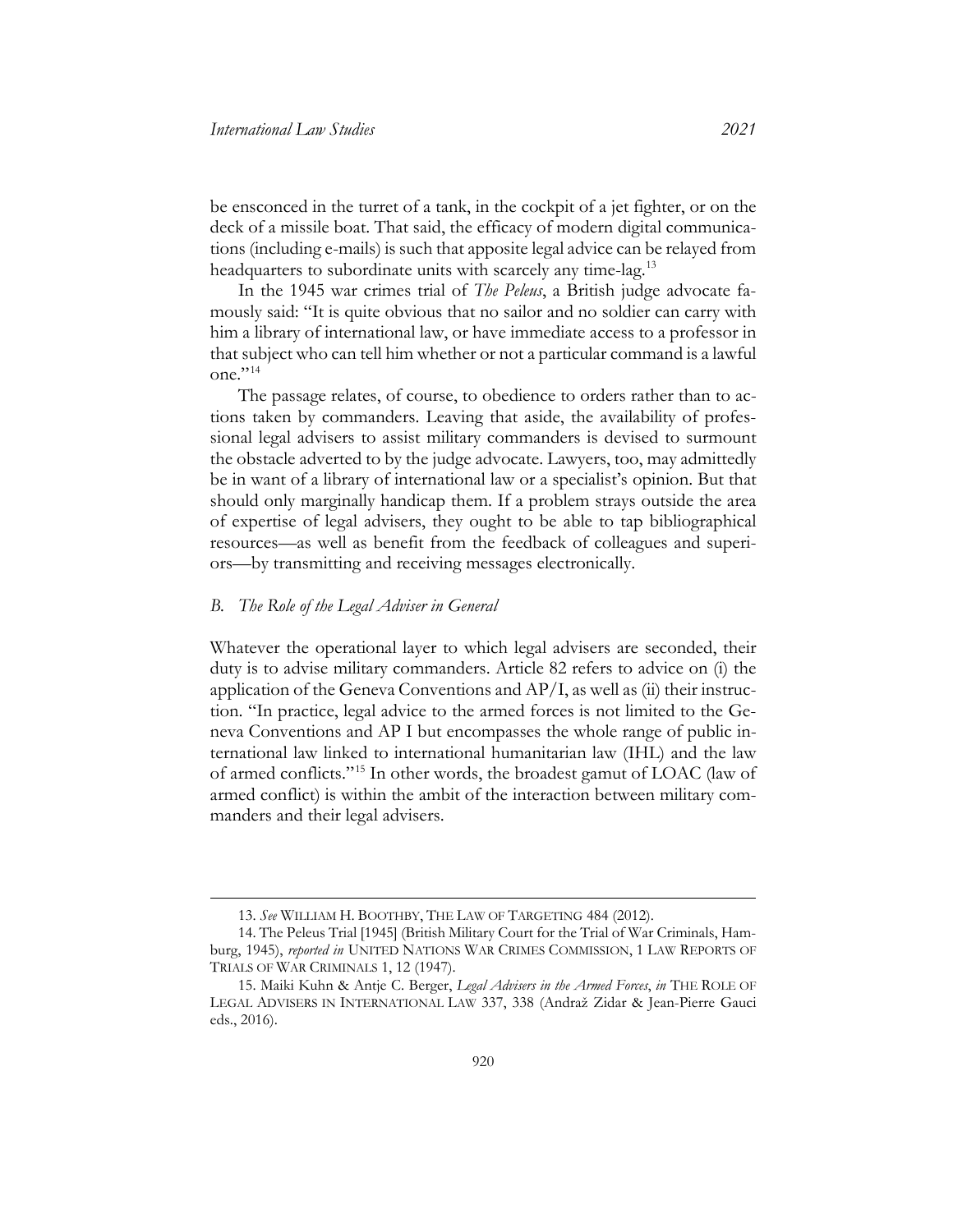Naturally, the appointment of legal advisers to field tasks is a means rather than an end in itself. Legal advisers are made available to military commanders for a purpose. It is pointless to deploy legal advisers to assist military commanders unless the military commanders in effect consult them when LOAC issues arise.<sup>[16](#page-5-0)</sup> For their part, legal advisers have to be prepared to caution military commanders against anticipated actions that are incom-patible with LOAC, outlining alternative options.<sup>[17](#page-5-1)</sup> Moreover, "[t]he idea that advice is given only when sought must be discarded."[18](#page-5-2) Legal advisers are expected to offer professional advice "even *proprio motu.*"[19](#page-5-3) To be able to do that, legal advisers incontestably need access to the military commanders themselves and to the information that is crucial for the discharge of their duties.<sup>[20](#page-5-4)</sup>

As a rule, legal advisers have sufficient rank and experience to be able to stand up to the challenge of contributing to the planning and execution of military operations in a skillful manner that invites esteem.<sup>[21](#page-5-5)</sup> But, since the thinking of legal advisers may not correspond with the ingrained inclinations of military commanders, legal advisers (albeit normally embedded in the armed forces, rather than serving as civilians<sup>[22](#page-5-6)</sup>) have to be somewhat de-tached from the straight chain of command.<sup>[23](#page-5-7)</sup> Correspondingly, the German *Law of Armed Conflict Manual* spells out that "military superiors are only authorized to direct legal advisers in administrative matters, not in the assessment of legal matters."[24](#page-5-8)

Be their professional counsel as it may, legal advisers acting pursuant to Article 82 are there to advise military commanders and "not to replace

<span id="page-5-0"></span><sup>16.</sup> *See* G.I.A.D. Draper, *Role of Legal Advisers in Armed Forces*, 202 INTERNATIONAL REVIEW OF THE RED CROSS 6, 15 (1978).

<sup>17.</sup> *See* A.P.V. ROGERS, LAW ON THE BATTLEFIELD 370 (3d ed. 2012).

<span id="page-5-2"></span><span id="page-5-1"></span><sup>18.</sup> G.I.A.D. Draper, *Intervention*, 21 MILITARY LAW AND LAW OF WAR REVIEW 515, 517 (1982).

<sup>19.</sup> *See* de Preux, *supra* note [7,](#page-3-9) at 953.

<span id="page-5-4"></span><span id="page-5-3"></span><sup>20.</sup> *See* UNITED KINGDOM MINISTRY OF DEFENCE, LEGAL SUPPORT TO JOINT OPER-ATIONS 83 (3d ed. 2018).

<span id="page-5-5"></span><sup>21.</sup> *See* Levator Norsworthy Jr., *Organization for Battle: The Judge Advocate's Responsibility under Article 82 of Protocol I to the Geneva Conventions*, 93 MILITARY LAW REVIEW 9, 18 (1981).

<span id="page-5-6"></span><sup>22.</sup> *See* Michael L. Kramer & Michael N. Schmitt, *Lawyers on Horseback? Thoughts on Judge Advocates and Civil-Military Relations*, 55 UCLA LAW REVIEW 1407, 1426 (2008).

<span id="page-5-7"></span><sup>23.</sup> *See* Christopher Greenwood, *Historical Development and Legal Basis*, *in* THE HAND-BOOK OF INTERNATIONAL HUMANITARIAN LAW 1, 43 (Dieter Fleck ed., 2d ed. 2008).

<span id="page-5-8"></span><sup>24.</sup> FEDERAL MINISTRY OF DEFENCE (GERMANY), ZDV 15/2, LAW OF ARMED CON-FLICT MANUAL ¶ 154 (2013).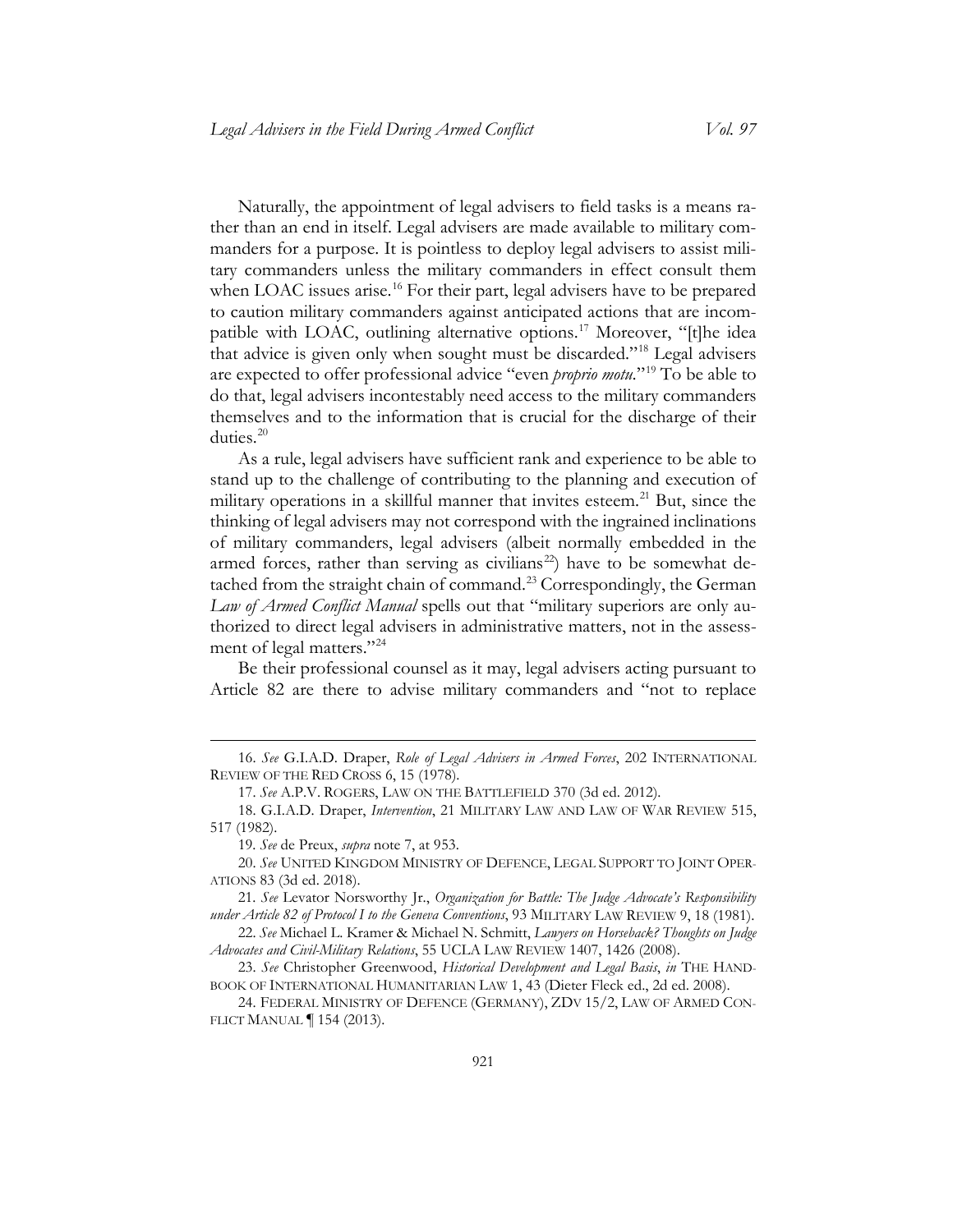them."[25](#page-6-1) Differently put, the role of a legal adviser is "confined to advice only" and not to the implementation of that advice.<sup>[26](#page-6-2)</sup> At the end of the day, the decision-making is left squarely in the hands of the military commander.

#### <span id="page-6-0"></span>*C. The Exception: Legal Advisers with De Facto Veto Power*

There is a notable exception to the rule concerning the purely advisory character of the legal counsel submitted to military commanders, and that is Israel. IDF (Israel Defense Forces) legal advisers are functioning within a MAG (Military Advocate General) Corps. Appointed directly by the Minister of Defense, the MAG—who serves on the IDF General Staff—acts independently of the Chief of Staff insofar as legal matters are concerned. The MAG is "subject to no authority but the law" and is "guided only by Israel's Attorney General."[27](#page-6-3) Furthermore, the MAG's professional independence "extends to every subordinate military attorney serving as an officer within the MAG Corps."[28](#page-6-4)

<span id="page-6-8"></span>In theory, as asseverated by a former Israeli MAG, "the final decision on all matters" even in Israel is that the military commander "can accept or reject the legal advice tendered."[29](#page-6-5) Yet, when all is said and done, once a legal opinion endorsed by the MAG is rendered, Israeli military commanders "have no option but to follow the advice of their lawyers."[30](#page-6-6) In consequence, when acting under the personal aegis of the MAG, Israeli legal advisers have gained "a certain de facto veto power" vis-à-vis military commanders.<sup>[31](#page-6-7)</sup>

The de facto veto phenomenon is quite unique. Israel is not a Contracting Party to AP/I, so there is no need to reconcile its practice with Article

<span id="page-6-1"></span><sup>25.</sup> Jean de Preux, *Article 87*, *in* COMMENTARY ON THE ADDITIONAL PROTOCOLS, *supra* note [7,](#page-3-9) at 1017, 1021.

<span id="page-6-2"></span><sup>26.</sup> Dov Shefi, *The Status of the Legal Adviser to the Armed Forces: His Functions and Powers*, 100 MILITARY LAW REVIEW 119, 128 (1983).

<span id="page-6-3"></span><sup>27.</sup> *See* Report Published under the Auspices of Government of Israel, *The 2014 Gaza Conflict ("Operation Protective Edge"): Factual and Legal Aspects*, 45 ISRAEL YEARBOOK ON HU-MAN RIGHTS 237, 406 (2015) [hereinafter *The 2014 Gaza Conflict*].

<sup>28.</sup> *Id*. at 406–7.

<span id="page-6-5"></span><span id="page-6-4"></span><sup>29.</sup> Dov Shefi, *Intervention: The Status of the Legal Adviser to the Armed Forces – His Functions and Powers*, 21 MILITARY LAW AND LAW OF WAR REVIEW 507, 508 (1982).

<span id="page-6-6"></span><sup>30.</sup> *See* Michael N. Schmitt & John J. Merriam, *The Tyranny of Context: Israeli Targeting Practices in Legal Perspective*, 37 UNIVERSITY OF PENNSYLVANIA JOURNAL OF INTERNA-TIONAL LAW 53, 86–87 (2015).

<span id="page-6-7"></span><sup>31.</sup> Amichai Cohen, *Legal Operational Advice in the Israeli Defense Forces: The International Law Department and the Changing Nature of International Humanitarian Law*, 26 CONNECTICUT JOURNAL OF INTERNATIONAL LAW 367, 381 (2011).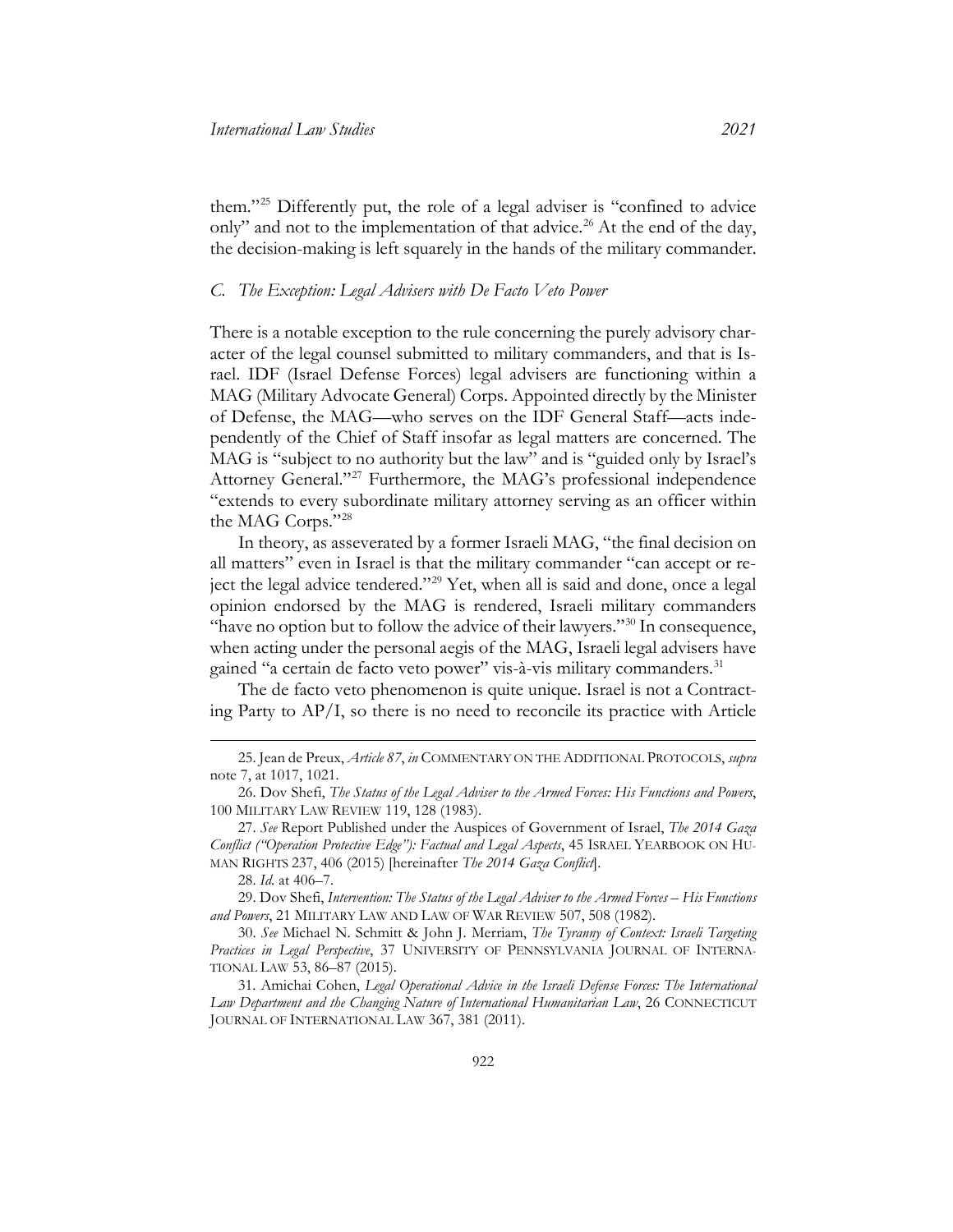82. However, even if inspected through the lens of Article 82, it is impossible to deny the prerogative of a State to rein in its military commanders and to tip the scale in the balance of authority in favor of legal advisers.

#### III. ALLEGED DEMERITS OF THE SYSTEM

#### <span id="page-7-1"></span><span id="page-7-0"></span>*A. Infringement of the Military Commander's Freedom of Action?*

Curiously, it was in Israel that serious doubt has been cast on the very concept of posting legal advisers to advise military commanders during combat. This came about in a report of a Public Commission of Inquiry set up by the government—with retired Justice E. Winograd in the Chair—in order to investigate all the dimensions of the 2006 hostilities with Hezbollah (known in Israel as the Second Lebanon War). Chapter 14 of the final Winograd Report, published in 2008, was devoted to diverse aspects of international law; and it addressed at some length the specific topic of legal advisers made available to military commanders.<sup>[32](#page-7-2)</sup>

<span id="page-7-8"></span>The Winograd Report registered that—in the course of the 2006 fighting—representatives of the MAG dispensed legal advice in real time at the Headquarters of the IDF Northern Command, and in some instances also in subordinate units.<sup>[33](#page-7-3)</sup> Without mentioning Article 82 of AP/I, the Report alluded to the similarity of the Israeli practice to that prevalent in other Western armed forces and remarked that many benefits can be derived from it.[34](#page-7-4) Even so, the Report queried whether the practice is desirable, since in the jaundiced view of the Commission (i) LOAC norms are often unclear and equivocal<sup>[35](#page-7-5)</sup> and (ii) overreliance on legal advice in the midst of hostilities is liable to divert responsibility from military commanders to their legal ad-visers and to disrupt operational activities.<sup>[36](#page-7-6)</sup>

The Winograd Commission concluded that, on the whole, it would be better for military commanders in the field to concentrate on combat rather than spend crucial time in consulting with legal advisers.<sup>[37](#page-7-7)</sup> The Commission

<span id="page-7-4"></span><span id="page-7-3"></span><span id="page-7-2"></span><sup>32.</sup> 1 FINAL REPORT OF THE WINOGRAD COMMISSION 481 (2008) (in Hebrew). An unofficial English translation of most of chapter 14 appears in 2 HOW DOES LAW PROTECT IN WAR? 1276 (Marco Sassòli et al. eds., 3d ed. 2011). (References below will be made to the paragraph numbers to enable following all the key points in the English translation.)

<sup>33</sup>*. Id*. ¶ 26.

<span id="page-7-5"></span><sup>34.</sup> *Id*. ¶ 27.

<sup>35.</sup> *Id*. ¶ 21.

<span id="page-7-7"></span><span id="page-7-6"></span><sup>36.</sup> *Id*. ¶ 29.

<sup>37.</sup> *Id*. ¶ 31.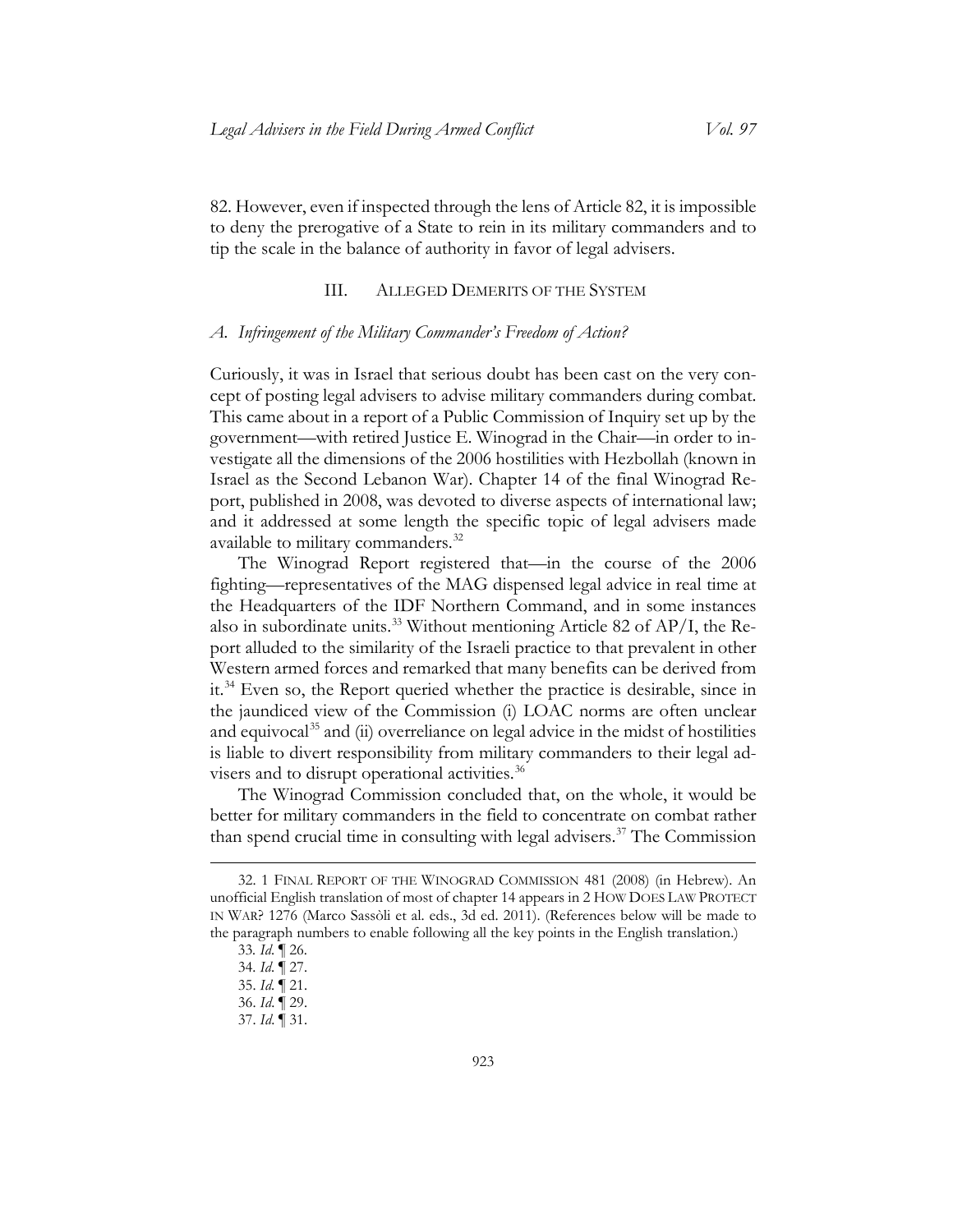preferred a policy of (i) instilling in combatants the legal norms of conduct prior to action; (ii) reviewing the action afterwards, *inter alia*, in the context of incurring responsibility when legal norms are flagrantly breached; yet (iii) vesting decision-makers with freedom of action when fighting is ongoing.<sup>[38](#page-8-0)</sup>

The Winograd Commission's approach purported to safeguard military commanders from any distraction in the heat of battle. However, on top of colliding head-on with lessons learned in wide-ranging experience accumulated since the adoption of Article 82, the Report overlooked the level of the military command to which legal advisers are designated. After all, it has never been contemplated that commanders of small units under fire should take time out to consult lawyers about critical decisions that may have to be cemented in split seconds. Legal advisers are present at some relative distance from the front line, epitomized by the headquarters of a division or a brigade (the usual levels benchmarking their assignment). In these surroundings, the pace of events—despite its intensity—allows some pause for reflection. Staff discussions are routinely held, in both the planning and execution phases of operations, and teamwork is taken for granted. Is it logical that, of all potential dialogues, only consultations with legal advisers are to be excluded? When all pertinent data (encompassing the choice of means and methods of warfare, the interpretation of intelligence, the allocation and coordination of resources, etc.) are synthesized at headquarters, input by legal advisers would be conspicuous by its absence.

The Winograd Commission was confident that, by eliminating from the equation time-consuming discourses with legal advisers, it was shielding the interests of military commanders who would thereby retain their full discretion in combat. But the Report is afflicted by a paradox. On the one hand, the Commission noted that the initiative for legal advice during the 2006 hostilities frequently originated from the military units engaged.<sup>[39](#page-8-1)</sup> It even brought to the fore the apprehension that military commanders' concern about possible criminal prosecution for LOAC breaches might paralyze them, thus detrimentally affecting operational missions.<sup>[40](#page-8-2)</sup> On the other hand, the Commission rejected legal advisers as an antidote for that potential paralysis.

<span id="page-8-1"></span><span id="page-8-0"></span>It is counter-intuitive to believe that military commanders would choose to face the odium of protracted future prosecutions, liable to taint their reputation and harm their careers, rather than briefly pause for consultations

<sup>38.</sup> *Id*. ¶ 30.

<span id="page-8-2"></span><sup>39.</sup> *Id*. ¶ 26.

<sup>40.</sup> *Id*. ¶ 23.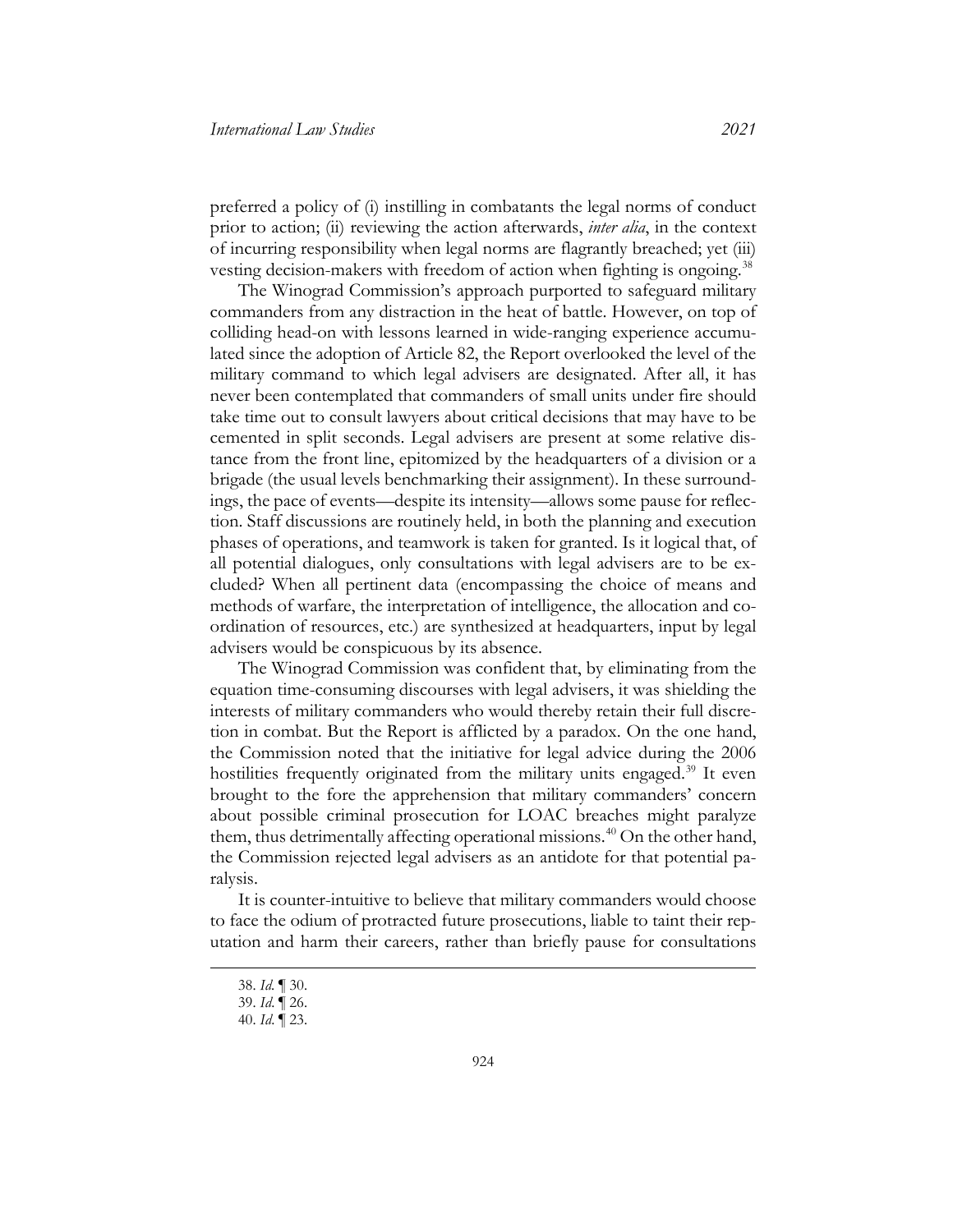with legal advisers. The Winograd Commission was simply off the mark in striving to reverse the relentless global tide that enables military commanders to obtain counsel from legal advisers at present, in order to stave off the risk of going through a future *via dolorosa* of showing just cause for their actions.

#### <span id="page-9-0"></span>*B. Legal Advisers in a Bind?*

One argument brought up in the Winograd Report deserves particular heed. The Commission propounded that it would be preferable for the legal advice echelon not to place itself in a situation where it might be precluded from rendering professional *post factum* opinion, inasmuch as it has already sanc-tioned the action when in progress.<sup>[41](#page-9-3)</sup>

This last assertion is cogent in the Israeli context, taking into account that the legal adviser (if backed by the MAG) functions virtually as a fullfledged participant in the decision-making process of the military command. While there is no personal union between the individual legal adviser and any post-op investigator, it must be underscored that the MAG is entrusted with the ultimate review authority of all complaints concerning IDF misconduct.[42](#page-9-4) If the MAG is brought into the loop at the outset—and gives a personal stamp of approval to certain measures resorted to during combat—it may be persuasively argued that some other authority ought to review accusations of malfeasance relating to the self-same measures.

Outside Israel, the sharp edge of the argument is largely blunted. When legal advisers act in a purely consultative capacity, there is no reason for excessive misgivings about the potential role of the head of the relevant JAG (Judge Advocate General) Corps in any post-op inquiry into decisions taken by a military commander.

#### IV. LEGAL ADVICE IN CONTEXT

#### <span id="page-9-2"></span><span id="page-9-1"></span>*A. Dissemination*

It goes without saying that the presence of legal advisers offering counsel to military commanders in the field cannot by itself safeguard observance of LOAC. A modicum of familiarity of the military commanders with the basic

<sup>41.</sup> *Id*. ¶ 32.

<span id="page-9-4"></span><span id="page-9-3"></span><sup>42.</sup> On the legal mechanisms for investigating complaints against IDF conduct, see *The 2014 Gaza Conflict*, *supra* note [27,](#page-6-8) at 409*.*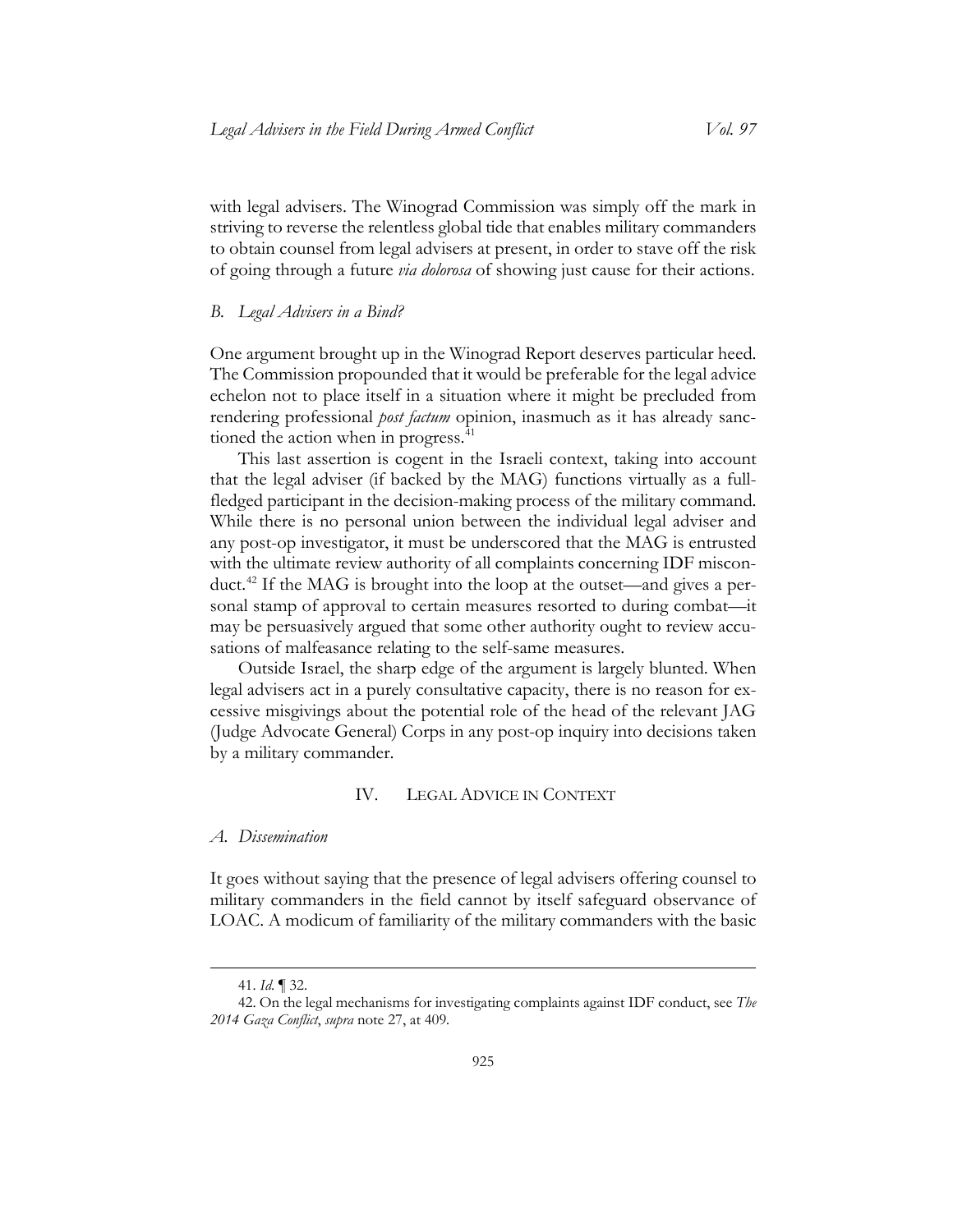legal norms regulating the conduct of hostilities is an essential precondition for the effective implementation of LOAC.<sup>[43](#page-10-1)</sup>

In accordance with Article 83 of AP/I, Contracting Parties undertake (in paragraph 1) to disseminate the Geneva Conventions and AP/I as widely as possible—in particular, by including their study in programs of military instruction—and, more significantly for the purposes of this essay, paragraph 2 prescribes: "Any military or civilian authorities who, in time of armed conflict, assume responsibilities in respect of the application of the Conventions and this Protocol shall be fully acquainted with the text thereof."<sup>[44](#page-10-2)</sup>

<span id="page-10-8"></span><span id="page-10-7"></span>The general obligation incumbent on States to disseminate LOAC as widely as possible to their armed forces is accentuated already in all four 1949 Geneva Conventions for the protection of war victims, [45](#page-10-3) as well as in the 1954 Convention for the Protection of Cultural Property,<sup>[46](#page-10-4)</sup> and in the 1980 Convention on the Use of Certain Conventional Weapons. [47](#page-10-5) Indubitably, this is customary international law today.<sup>[48](#page-10-6)</sup>

#### <span id="page-10-0"></span>*B. Orders and Instructions*

Article 1 of Hague Conventions (II) and (IV) of 1899 and 1907, with respect to the Laws and Customs of War on Land, imposes an obligation on States to issue instructions to their armed forces in conformity with the Regulations

<span id="page-10-1"></span><sup>43.</sup> *See* Knut Dörmann, *Dissemination and Monitoring Compliance of International Humanitarian Law*, *in* INTERNATIONAL HUMANITARIAN LAW FACING NEW CHALLENGES 227, 228 (Wolff Heintschel von Heinegg & Volker Epping eds., 2007).

<sup>44.</sup> AP/I, *supra* note [1,](#page-2-6) art. 83(2), at 41.

<span id="page-10-3"></span><span id="page-10-2"></span><sup>45.</sup> Convention (I) for the Amelioration of the Condition of the Wounded and Sick in Armed Forces in the Field art. 47, Aug. 12, 1949, 6 U.S.T. 3114, 75 U.N.T.S. 31, 62 [hereinafter Geneva Convention (I)]; Convention (II) for the Amelioration of the Condition of Wounded, Sick, and Shipwrecked Members of Armed Forces at Sea art. 48, Aug. 12, 1949, 6 U.S.T. 3217, 75 U.N.T.S. 85, 114 [hereinafter Geneva Convention (II)]; Convention (III) Relative to the Treatment of Prisoners of War art. 127, Aug. 12, 1949, 6 U.S.T. 3316, 75 U.N.T.S. 135, 236; Convention (IV) Relative to the Protection of Civilian Persons in Time of War art. 144, Aug. 12, 1949, 6 U.S.T. 3516, 75 U.N.T.S. 287, 386.

<span id="page-10-4"></span><sup>46.</sup> Convention for the Protection of Cultural Property in the Event of Armed Conflict art. 25, May 14, 1954, 249 U.N.T.S. 240, 258–60 [hereinafter 1954 Hague Convention].

<span id="page-10-6"></span><span id="page-10-5"></span><sup>47.</sup> Convention on Prohibitions or Restrictions on the Use of Certain Conventional Weapons Which May Be Deemed to Be Excessively Injurious or to Have Indiscriminate Effects art. 6, Oct. 10, 1980, 1342 U.N.T.S. 137, 165 [hereinafter CCW].

<sup>48.</sup> *See* 1 CUSTOMARY INTERNATIONAL HUMANITARIAN LAW*, supra* note [5,](#page-2-7) at 501–2.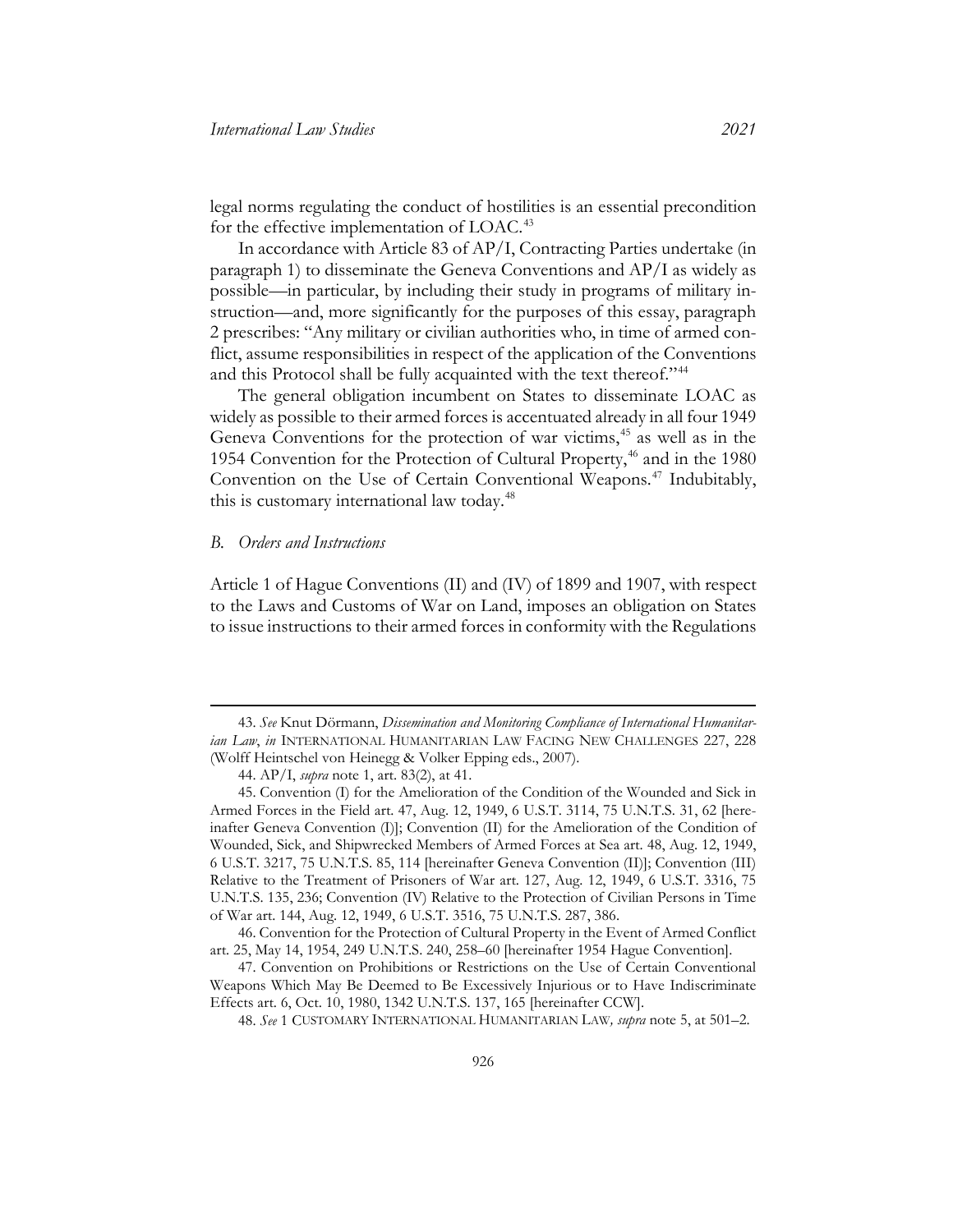annexed to the instrument.<sup>[49](#page-11-0)</sup> The idea goes back to the 1864 Geneva Convention for the Amelioration of the Condition of the Wounded in Armies in the Field.<sup>[50](#page-11-1)</sup> It has progressed to Article 45 of Geneva Convention (I) and Article 46 of Geneva Convention (II) of 1949, which stipulate that each party to the conflict—through its commanders-in-chief—shall ensure the detailed execution of the respective instrument and even provide for unforeseen cir-cumstances (consonant with the general principles of the Conventions).<sup>[51](#page-11-2)</sup>

The Geneva texts from 1864 to 1949 use the term "Commanders-in-Chief" in the plural, thereby indicating that the enunciated obligation is not limited to the supreme level of authority but extends to military command in a more general sense.<sup>[52](#page-11-3)</sup> Article 87(2) of AP/I ordains that, "commensurate with their level of responsibility," commanders are required to ensure that their subordinates are aware of their obligations under the Geneva Conventions and  $AP/I$ .<sup>[53](#page-11-4)</sup>

The ultimate responsibility in the domain of LOAC devolves on the States concerned. Article 80(2) of AP/I lays down: "The High Contracting Parties and the Parties to the conflict shall give orders and instructions to ensure the observance of the Conventions and this Protocol, and shall supervise their execution."[54](#page-11-5) In a sense, orders and instructions are meant to "translate" LOAC for ready use by the armed forces.<sup>[55](#page-11-6)</sup>

Supervision of execution of orders and instructions has several dimensions, the most self-evident being the imposition of discipline in the armed forces to enforce LOAC observance. But supervision also connotes the implantation of LOAC into military doctrine. This can be done in multifarious ways. A leading technique is the promulgation of national military manuals,

<span id="page-11-0"></span><sup>49.</sup> Convention No. II with Respect to the Laws and Customs of War on Land art. 1, July 29, 1899, 32 Stat. 1803, T.S. No. 403; Convention No. IV Respecting the Laws and Customs of War on Land art. 1, Oct. 18, 1907, 36 Stat. 2227, T.S. No. 539.

<span id="page-11-1"></span><sup>50.</sup> Convention for the Amelioration of the Condition of the Wounded in Armies in the Field, Aug. 22, 1864, 22 Stat. 940, 129 Consol. T.S. 361. *See also* THE LAWS OF ARMED CONFLICTS*, supra* note [3,](#page-2-8) at 365, 367 (Article 8).

<span id="page-11-2"></span><sup>51.</sup> Geneva Convention (I), *supra* note [45,](#page-10-7) art. 45, at 61; Geneva Convention (II), *supra* note [45,](#page-10-7) art. 46, at 114.

<span id="page-11-3"></span><sup>52.</sup> *See* INTERNATIONAL COMMITTEE OF THE RED CROSS, COMMENTARY ON THE FIRST GENEVA CONVENTION: CONVENTION (I) FOR THE AMELIORATION OF THE CONDI-TION OF THE WOUNDED AND SICK IN THE ARMED FORCES IN THE FIELD ¶¶ 2710–13, at 965–66 (2016).

<sup>53.</sup> AP/I, *supra* note [1,](#page-2-6) art. 87(2), at 43.

<sup>54.</sup> *Id*., art. 80(2), at 40.

<span id="page-11-6"></span><span id="page-11-5"></span><span id="page-11-4"></span><sup>55.</sup> *See* FRITS KALSHOVEN, REFLECTIONS ON THE LAW OF WAR: COLLECTED ESSAYS 625 (2007).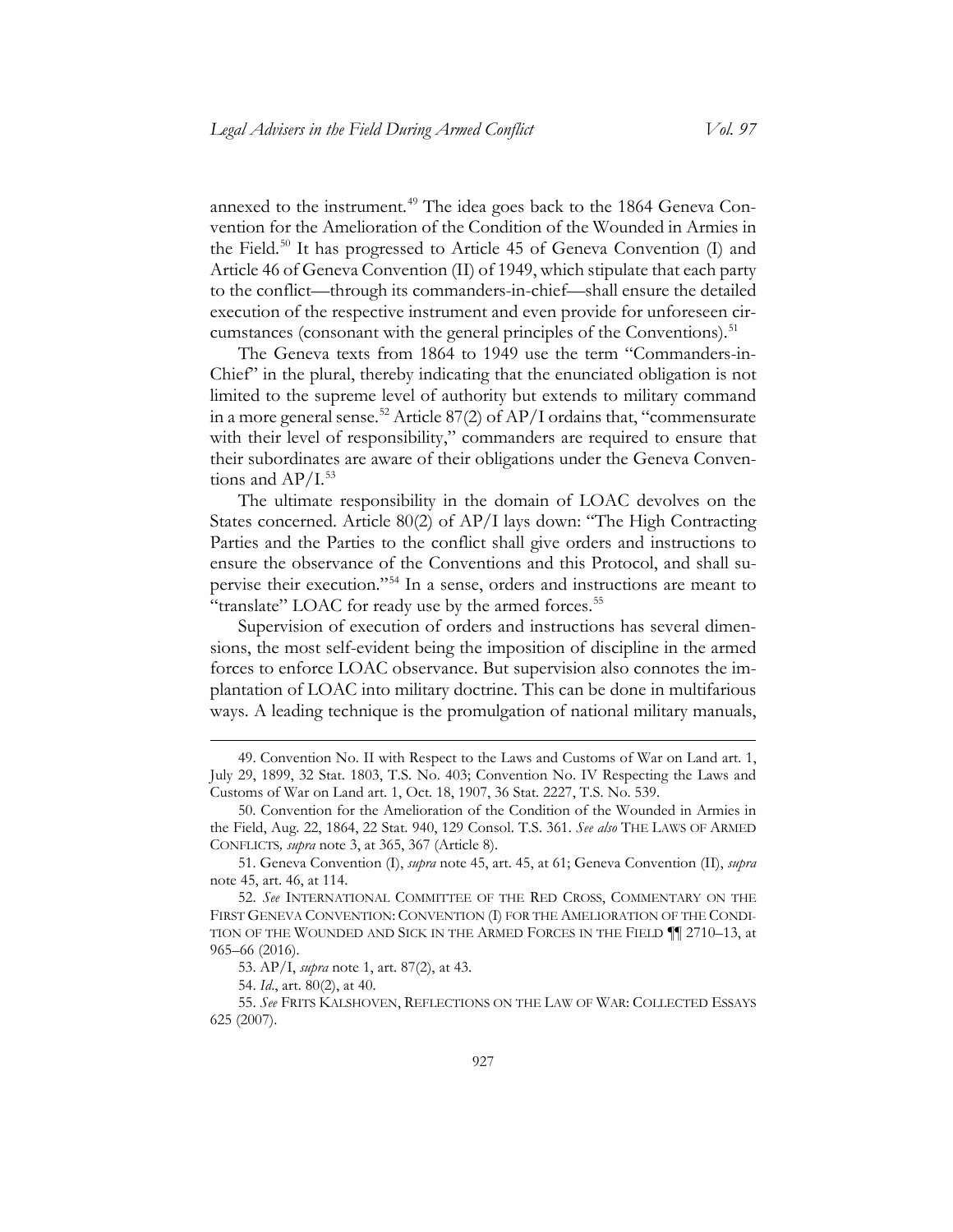<span id="page-12-6"></span>such as the aforementioned US Department of Defense *Law of War Manual* (bolstered by complementary *Commander's Handbooks* released by the Army and Marines,  $56$  as well as by the Navy, Marines, and Coast Guard $57$ ). Other mechanisms for inculcating LOAC norms in the armed forces are also in use (telling examples are the Air Force's *The Law of Air, Space, and Cyber Operations*<sup>[58](#page-12-3)</sup> and the Army's *Law of Armed Conflict Deskbook*<sup>59</sup>).

#### <span id="page-12-0"></span>*C. Training in General*

It is not enough for States to enact orders and instructions or to produce manuals and handbooks. It is indispensable to provide all tiers of the armed forces with proper LOAC training. Legal advisers under Article 82 of AP/I are required to offer counsel to military commanders not only on the application of LOAC but also on "the appropriate instruction to be given the armed forces on this subject."

Appropriate instruction in LOAC must commence in peacetime. While it is mandatory to train every soldier, sailor, and aviator in fundamental norms of LOAC, attention must be given to the specialized positions held and functions performed in the military hierarchy.<sup>[60](#page-12-5)</sup> Senior commanders cannot be treated equally with junior (or non-commissioned) officers: the higher the rank of commanders, the better acquainted with LOAC they should be. Military academies for graduating officers can therefore stick to fairly introductory courses, whereas staff and war colleges should focus on a more advanced syllabus. Obviously, the main thrust of all training has to be attuned to the priorities of the specific Service (with correlative emphasis on land, naval, or air warfare, as the case may be).

<span id="page-12-1"></span><sup>56.</sup> HEADQUARTERS, DEPARTMENT OF THE ARMY, HEADQUARTERS, UNITED STATES MARINE CORPS, FM 6-27/MCTP 11-10C, THE COMMANDER'S HANDBOOK ON THE LAW OF LAND WARFARE (2019) (superseding an earlier version of 1956).

<span id="page-12-2"></span><sup>57.</sup> U.S. NAVY, MARINE CORPS & COAST GUARD, NWP 1-14M/MCTP 11- 10B/COMDTPUB P5800.7A, THE COMMANDER'S HANDBOOK ON THE LAW OF NAVAL OPERATIONS (2017) (superseding an earlier version of 2007).

<span id="page-12-3"></span><sup>58.</sup> JUDGE ADVOCATE GENERAL & COMMANDANT, THE JUDGE ADVOCATE GEN-ERAL'S SCHOOL, U.S. AIR FORCE, THE LAW OF AIR, SPACE, AND CYBER OPERATIONS (4th ed. 2020).

<span id="page-12-4"></span><sup>59.</sup> NATIONAL SECURITY LAW DEPARTMENT, THE JUDGE ADVOCATE GENERAL'S LE-GAL CENTER & SCHOOL, U.S. ARMY, LAW OF ARMED CONFLICT DESKBOOK (2020).

<span id="page-12-5"></span><sup>60.</sup> *See* Elzbieta Mikos-Skuza, *Dissemination of the Conventions, including in Time of Armed Conflict*, *in* THE 1949 GENEVA CONVENTIONS:ACOMMENTARY 597, 604 (Andrew Clapham et al. eds., 2015).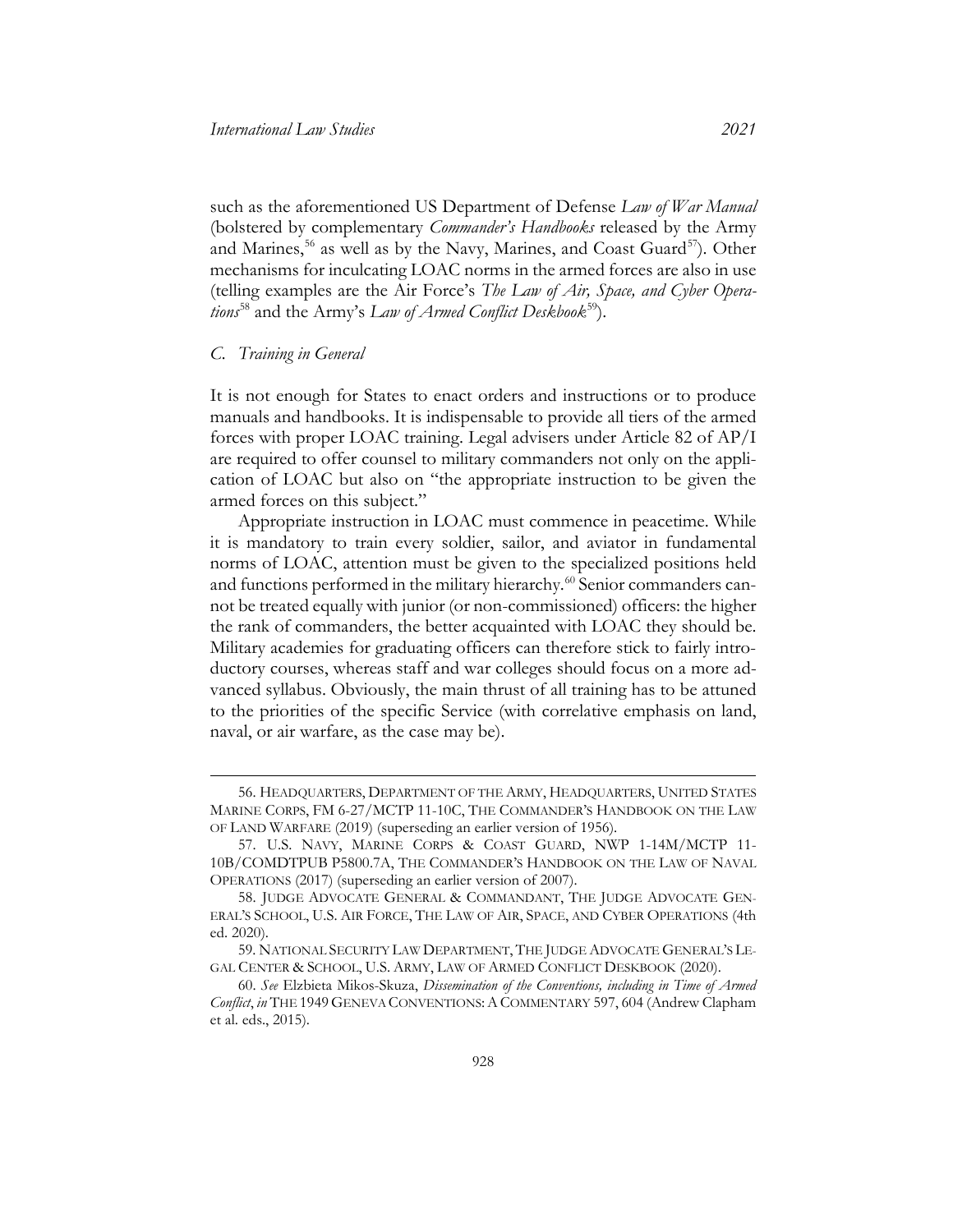Considering that a study of LOAC is only one component in the training curriculum of officers of whatever rank, a greater exposure of senior commanders to LOAC does not signify that they are likely to acquire more than sketchy legal proficiency. It is consequently important to verify that com-manders absorb the core rules of LOAC falling within their actual remit.<sup>[61](#page-13-1)</sup> Bearing in mind that commanders may not be fully conversant with the relevant LOAC strictures, legal advisers are called upon to assist them in weighing military versus legal constraints.

#### <span id="page-13-0"></span>*D. Training of Legal Advisers*

The "unstated but necessary corollary" of the general training requisite is that legal advisers themselves must get their share of the "appropriate in-struction."<sup>[62](#page-13-2)</sup> The average graduate of law school is rarely adept at the intricacies of LOAC. That being the case, the necessary training of armed forces must begin with in-depth and well-rounded<sup>[63](#page-13-3)</sup> preparation of legal advisers for their missions in the field.

Training a typical attorney to become a legal adviser with LOAC adroitness is not just a matter of polishing some edges. The sheer size of the materials to be perused speaks for itself. For instance, the US Department of Defense *Law of War Manual* runs into almost 1,200 pages and each of the complementary Service handbooks is comprised of hundreds of additional pages.[64](#page-13-4) Besides, LOAC training cannot be confined to memorizing manuals and studying general orders. There is no way for wide-spectrum texts to come to grips with every concrete challenge engendered by combat contingencies. When the chips are down, legal advisers should be trained to cope not only with conventional scenarios but also with unforeseen circumstances (cf. Geneva Article 45/46).

<sup>61.</sup> *See* 1 CUSTOMARY INTERNATIONAL HUMANITARIAN LAW, *supra* note [5,](#page-2-7) at 502.

<span id="page-13-2"></span><span id="page-13-1"></span><sup>62.</sup> Michael A. Newton, *Modern Military Necessity: The Role & Relevance of Military Lawyers*, 12 ROGER WILLIAMS UNIVERSITY LAW REVIEW 877, 890 (2007).

<span id="page-13-3"></span><sup>63.</sup> By way of illustration, legal advisers "need to be thoroughly trained in the protection of cultural property" in light of the provision of Article 25 of the 1954 Hague Convention. 1954 Hague Convention, *supra* note [46,](#page-10-8) art. 25, at 258–60. JIRI TOMAN, THE PROTECTION OF CULTURAL PROPERTY IN THE EVENT OF ARMED CONFLICT 276 (1996).

<span id="page-13-4"></span><sup>64.</sup> The 1995 version of the U.S. COMMANDER'S HANDBOOK ON THE LAW OF NAVAL OPERATIONS (see *supra* note [57\)](#page-12-6) even had an elaborate *Annotated Supplement*, published as 73 INTERNATIONAL LAW STUDIES (A.R. Thomas and James C. Duncan eds., 1999).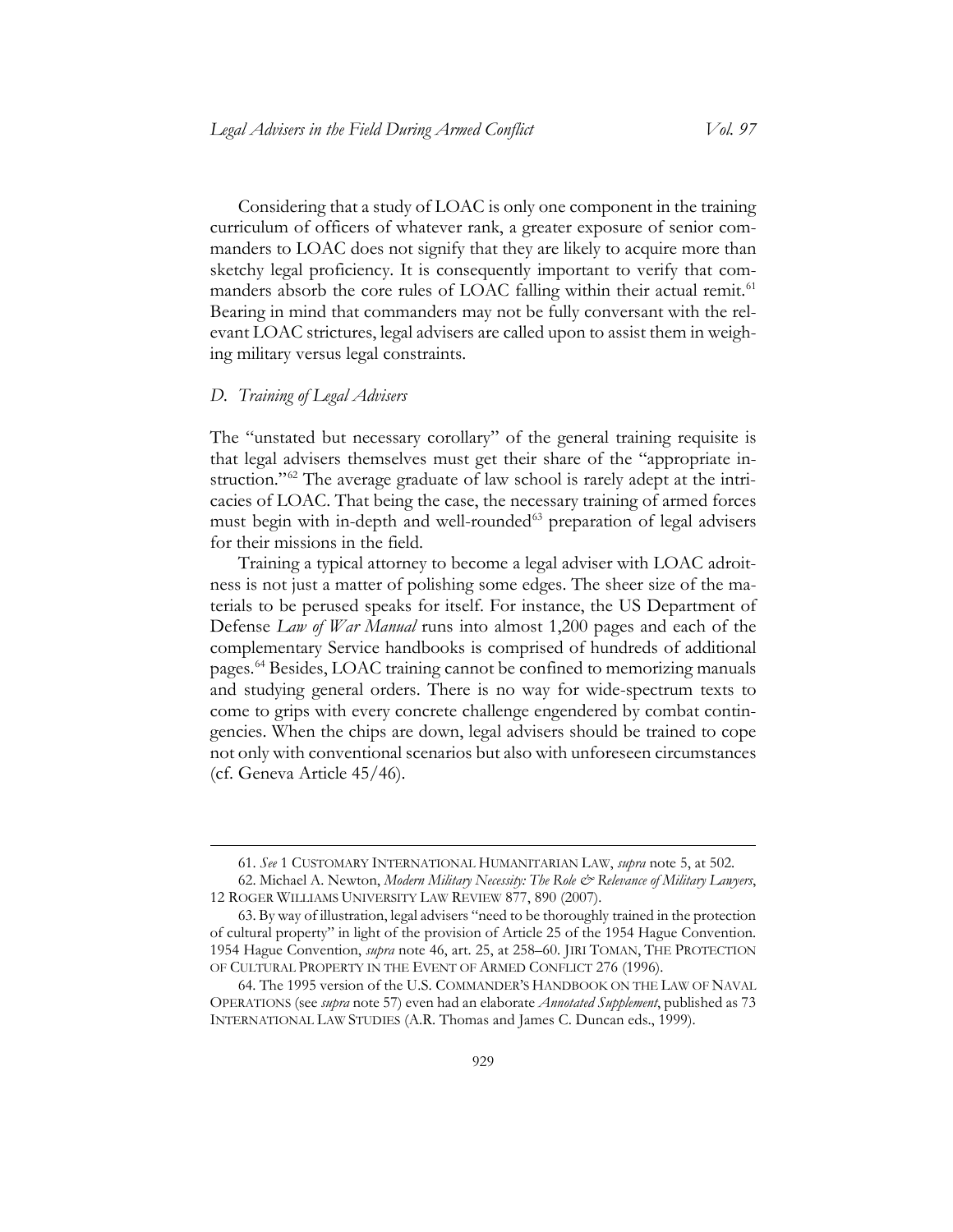The United States has established an outstanding Army JAG School,<sup>[65](#page-14-2)</sup> with parallel Naval and Air Force JAG Schools in operation. Yet, not every country enjoys the luxury of such expensive educational facilities. If national training resources are limited, States can obtain external sustenance from various foreign sources.<sup>[66](#page-14-3)</sup> It is also possible to profit from training opportunities available in international centers like the San Remo Institute of International Humanitarian Law, which for many years has provided LOAC courses (in several languages) for both lawyers and operational officers from across the globe.<sup>[67](#page-14-4)</sup>

#### V. ACCOUNTABILITY FOR WAR CRIMES

#### <span id="page-14-1"></span><span id="page-14-0"></span>*A. Military Commanders and War Crimes*

We live in an era of constant upsurge in public pressure for exposing the military community to the ordeal of war crimes trials. After decades during which the international community declined to hold such trials,<sup>[68](#page-14-5)</sup> a new *zeitgeist* has evolved, culminating in the establishment in 1998 of the International Criminal Court (starting to function in 2002). Even in countries like the United States that have not accepted the jurisdiction of the Court, there is a growing demand that members of the armed forces will be subjected to the full brunt of the domestic penal code if and when they perpetrate serious breaches of LOAC.

The person who is especially in the limelight of any war crimes investigation is patently the military commander. When the record is examined, any LOAC admonition by a legal adviser against pursuing a questionable course of action during combat acquires special significance by hindsight. A military commander who ignores professional remonstrance *in flagrante* should not be surprised by the ensuing criminal consequences. Indeed, if war crimes

<span id="page-14-2"></span><sup>65.</sup> On the JAG School, see Richard P. DiMeglio, *Training Army Judge Advocates to Advise Commanders as Operational Law Attorneys*, 54 BOSTON COLLEGE LAW REVIEW 1185, 1192–95 (2013).

<span id="page-14-3"></span><sup>66.</sup> *See* Laurie R. Blank & Gregory P. Noone, LAW OF WAR TRAINING: RESOURCES FOR MILITARY AND CIVILIAN LEADERS 6–7 (2d ed. 2013).

<span id="page-14-4"></span><sup>67.</sup> For the origins of the San Remo military courses, see Giorgio Blais, *The International Institute of Humanitarian Law (San Remo) and Its International Military Courses on the Law of Armed Conflict*, 37 INTERNATIONAL REVIEW OF THE RED CROSS 451 (1997).

<span id="page-14-5"></span><sup>68.</sup> The failure of the international community for half a century to punish war criminals was underscored by Howard S. Levie, *War Crimes*, 72 INTERNATIONAL LAW STUDIES 95, 107 (1998).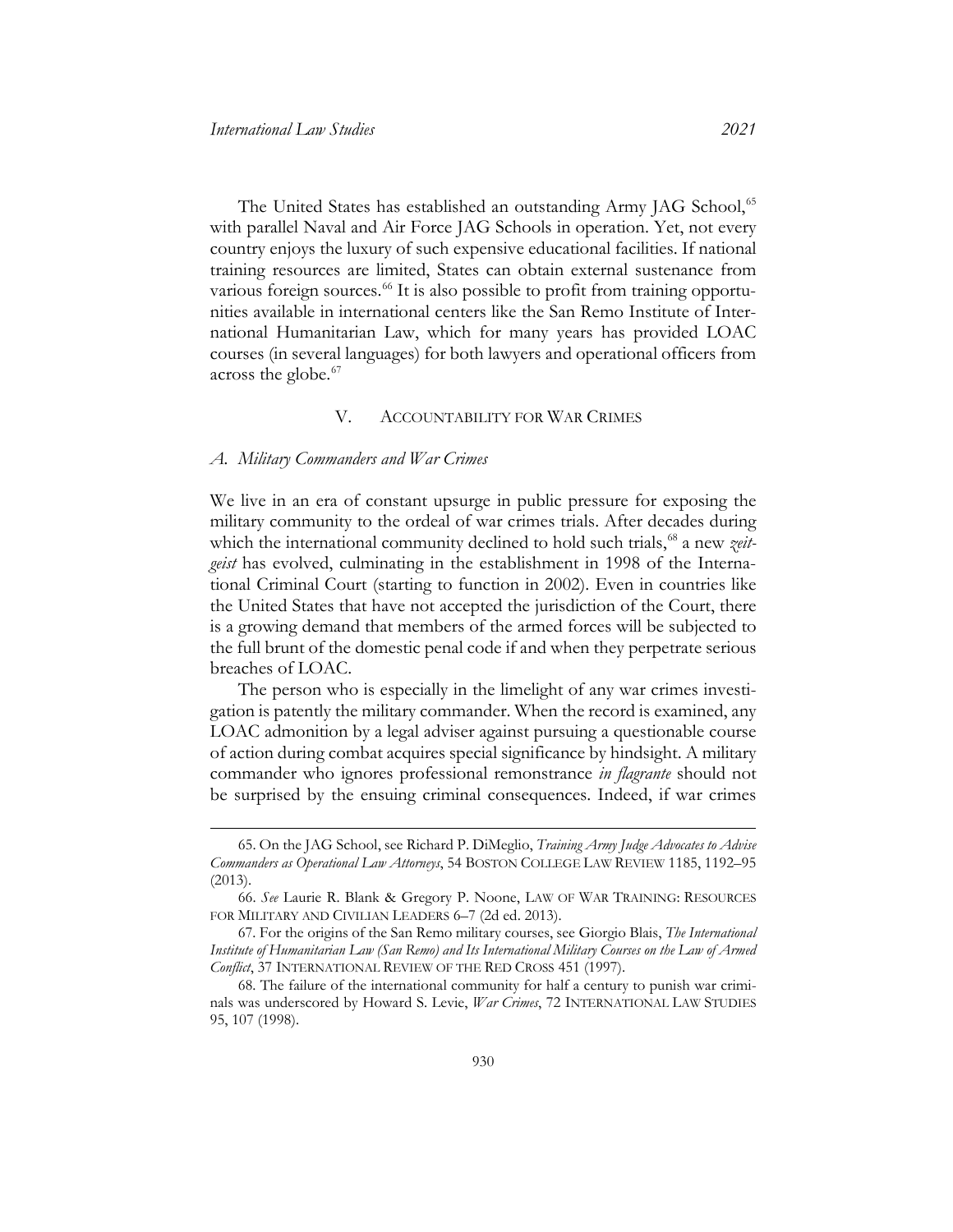charges lead to a verdict of conviction, a military commander's refusal to follow professional legal advice will inescapably be considered an aggravating circumstance affecting the sentence to be determined.

#### <span id="page-15-0"></span>*B. Legal Advisers Giving Erroneous Counsel*

There is a natural tendency to envisage every legal adviser as a metaphorical brake, applying pressure on the military commander to desist from conduct that might clash with LOAC. But legal advisers are not infallible and they are liable to give a go-ahead signal to acts branded as war crimes in later judicial proceedings.

To analyze the subject in its most rudimentary form, it may be useful to explore the paradigmatic scenario in which a military command is engaged in comprising a list (or "bank") of potential targets for attack by military aircraft, missiles, artillery, or otherwise. The targets' selection must be based on the LOAC cardinal principle of distinction between military objectives and civilian objects.<sup>[69](#page-15-1)</sup> When looked at from the angle of penal accountability, the pivotal text is Article 8(2)(b)(ii) of the 1998 Rome Statute of the International Criminal Court defining as a war crime the act of "[i]ntentionally directing attacks against civilian objects, that is, objects which are not military objectives."[70](#page-15-2)

<span id="page-15-6"></span>Targeting is a multifaceted operation that includes taking of precautions and minimizing collateral damage to innocent civilians.<sup>[71](#page-15-3)</sup> But the quintessential first step is to identify military objectives (i.e., lawful targets for attack), in contradistinction to civilian objects. Under Article 52(2) of AP/I, "military objectives are limited to those objects which by their nature, location, purpose or use make an effective contribution to military action and whose total or partial destruction, capture or neutralization, in the circumstances ruling at the time, offers a definite military advantage."[72](#page-15-4) The United States has expressly accepted this definition of military objectives,<sup>[73](#page-15-5)</sup> which is shored up

<span id="page-15-1"></span><sup>69.</sup> On the cardinal principle of distinction, see Legality of the Threat or Use of Nuclear Weapons, Advisory Opinion, 1996 I.C.J. 226, ¶ 78 (July 8).

<span id="page-15-2"></span><sup>70.</sup> Rome Statute of the International Criminal Court art. 8(2)(b)(ii), July 17, 1998, 2187 U.N.T.S. 90, 95.

<span id="page-15-5"></span><span id="page-15-4"></span><span id="page-15-3"></span><sup>71.</sup> On the whole process of targeting, see Geoffrey S. Corn, *Targeting, Command Judgment, and a Proposed Quantum of Information Component*, 77 BROOKLYN LAW REVIEW 437, 444– 50 (2012).

<sup>72.</sup> AP/I, *supra* note [1,](#page-2-6) art. 52(2), at 27.

<sup>73.</sup> *See* U.S. DOD LAW OF WAR MANUAL*, supra* note [4,](#page-2-9) § 19.20.1.1.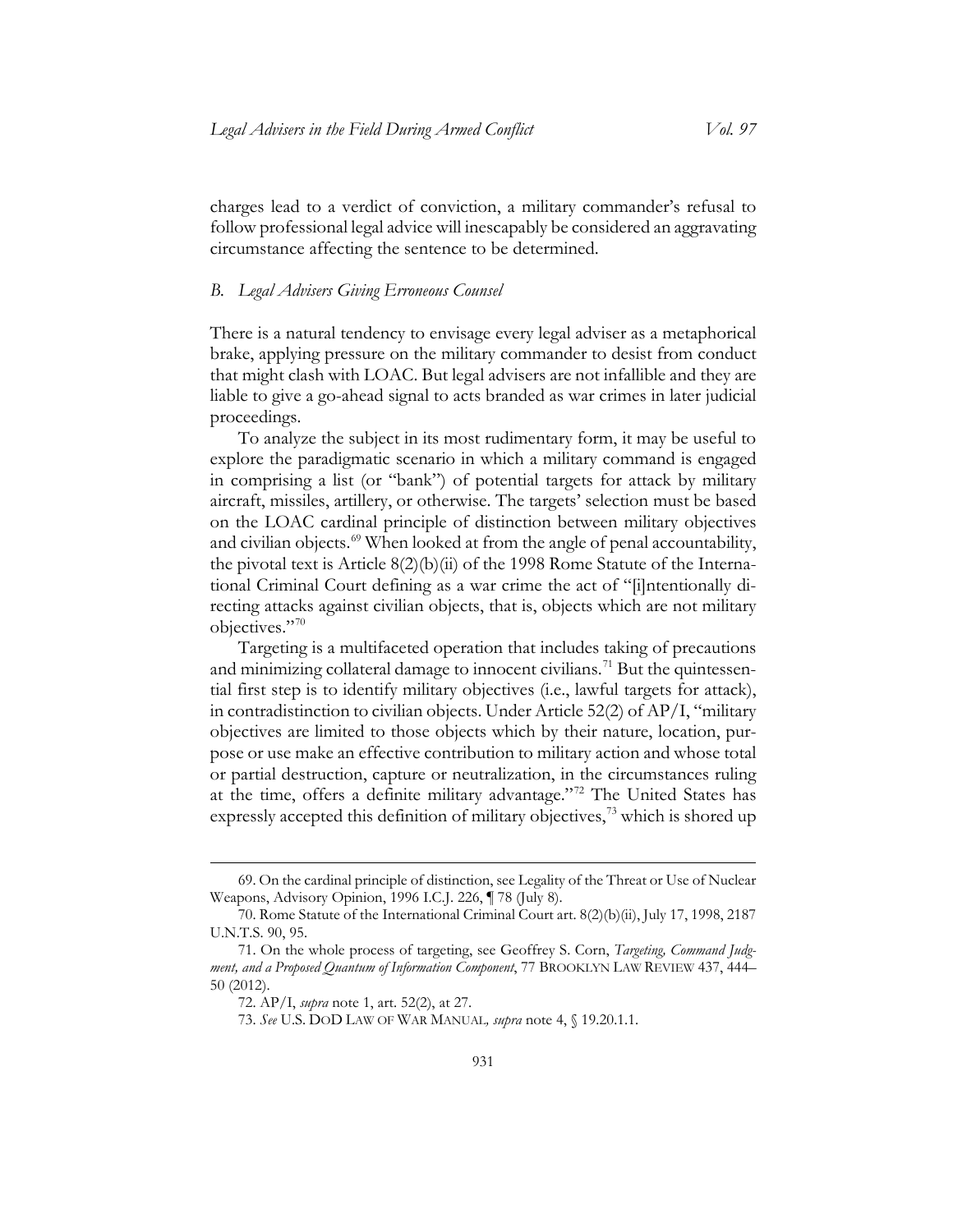by other treaty texts.[74](#page-16-0) The definition has been held by the Eritrea-Ethiopia Claims Commission to reflect customary international law[.75](#page-16-1)

Although buttressed by consensus, the abstract terminology of Article 52(2) does not really enlighten military commanders faced with practical di-lemmas in concrete battle situations.<sup>[76](#page-16-2)</sup> Commanders are often baffled by the question whether a particular object (say, a TV broadcasting installation<sup>[77](#page-16-3)</sup>) qualifies as a military objective by nature or a given area outside the combat zone is classified as a military objective by location.<sup>[78](#page-16-4)</sup> Not to mention the broader quandary whether "war-sustaining" (at variance from "war-fighting") can constitute military objectives.<sup>[79](#page-16-5)</sup> If legal advisers are at hand, military commanders will presumably be eager to consult them on the resolution of these and similar perplexities. Interestingly, the German *Commander's Handbook* states categorically that "[l]egal advisers are to be involved in the process of targeting."[80](#page-16-6)

It is only natural to assume that—when consulted—legal advisers would do whatever they can to steer military commanders away from proscribed conduct.<sup>[81](#page-16-7)</sup> But the Winograd Commission should be complimented for putting its finger on the plight of a military commander whose legal adviser makes a wrong call by approving certain acts that are regarded by third par-ties as a war crime.<sup>[82](#page-16-8)</sup> The issue was raised by the Commission in the singular

<span id="page-16-0"></span><sup>74.</sup> *See* Protocol on Prohibitions or Restrictions on the Use of Mines, Booby-Traps and Other Devices art. 2(4), Oct. 10, 1980, 1342 U.N.T.S. 168, 168; Protocol on Prohibitions or Restrictions on the Use of Incendiary Weapons art. 1(3), Oct. 10, 1980, 1342 U.N.T.S. 171, 172.

<span id="page-16-1"></span><sup>75.</sup> Partial Award, Western Front, Aerial Bombardment and Related Claims, Eritrea's Claims 1, 3, 5, 9–13, 14, 21, 25 & 26 (Eri. v. Eth.), 26 R.I.I.A. 291, 332 (Eri.–Eth. Claims Comm'n 2005), *reprinted in* 45 INTERNATIONAL LEGAL MATERIALS 396, 418 (2006).

<span id="page-16-2"></span><sup>76.</sup> *See* YORAM DINSTEIN, THE CONDUCT OF HOSTILITIES UNDER THE LAW OF IN-TERNATIONAL ARMED CONFLICT 103–4 (3d ed. 2016).

<span id="page-16-3"></span><sup>77.</sup> *See* Arne W. Dahl, *Military Objectives by Nature*, 48 ISRAEL YEARBOOK ON HUMAN RIGHTS 1, 16–17 (2018).

<sup>78.</sup> *See* IAN HENDERSON, THE CONTEMPORARY LAW OF TARGETING 56–57 (2009).

<span id="page-16-5"></span><span id="page-16-4"></span><sup>79.</sup> The U.S. position is resoundingly affirmative. U.S. DOD LAW OF WAR MANUAL, *supra* note [4,](#page-2-9) § 5.6.6.2. *Contra* SAN REMO MANUAL ON INTERNATIONAL LAW APPLICABLE TO ARMED CONFLICTS AT SEA 148–50 (Louise Doswald-Beck ed., 1995).

<span id="page-16-6"></span><sup>80.</sup> FEDERAL MINISTRY OF DEFENCE (GERMANY), COMMANDER'S HANDBOOK: LE-GAL BASES FOR THE OPERATION OF NAVAL FORCES ¶ 321 (2002).

<span id="page-16-8"></span><span id="page-16-7"></span><sup>81.</sup> *See* Laura A. Dickinson, *Military Lawyers on the Battlefield: An Empirical Account of International Law Compliance*, 104 AMERICAN JOURNAL OF INTERNATIONAL LAW 1, 26 (2010).

<sup>82.</sup> 1 FINAL REPORT OF THE WINOGRAD COMMISSION*, supra* note [32,](#page-7-8) ¶ 27.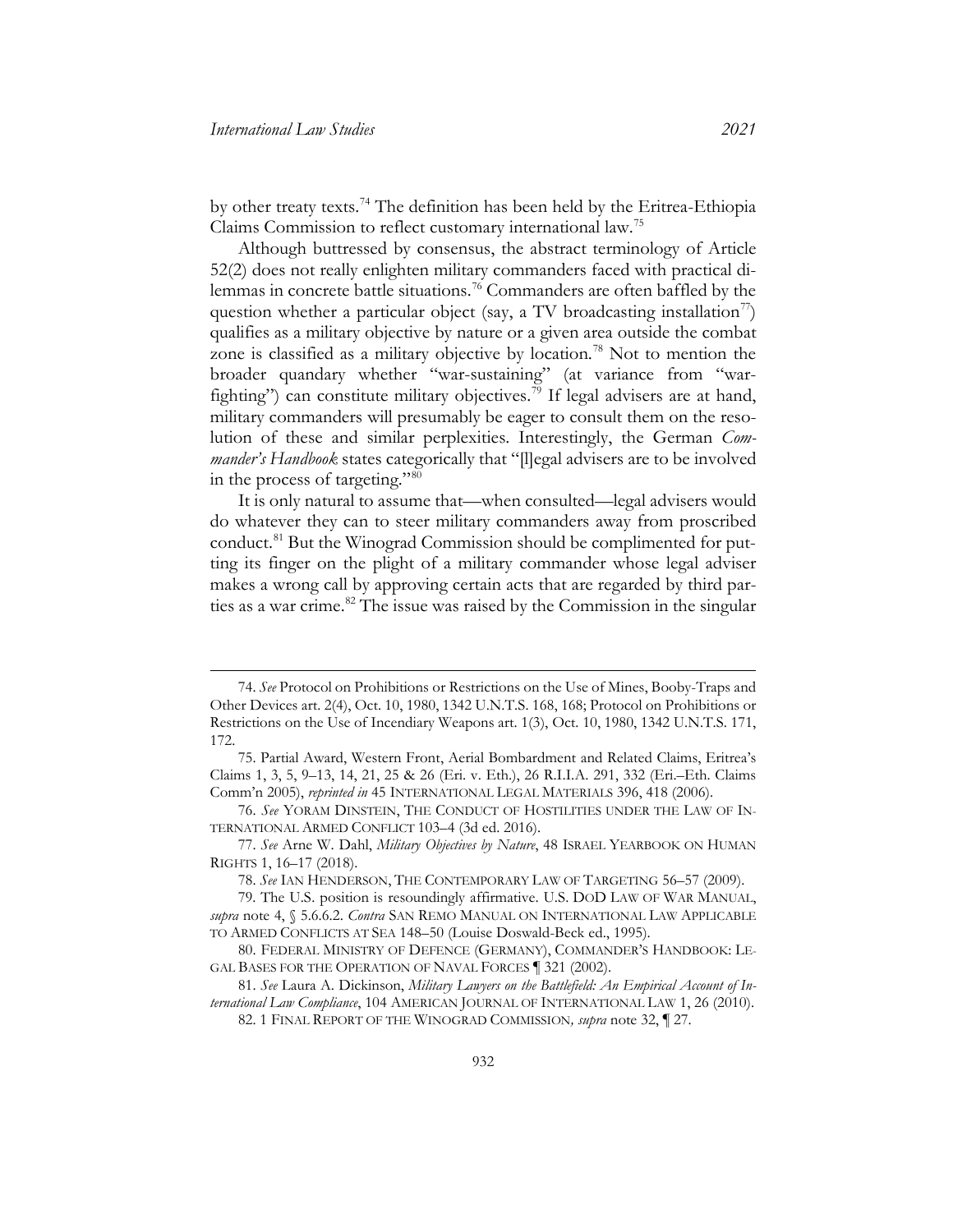normative landscape of Israel. However, the peril of legal advisers proffering possibly faulty counsel to military commanders is fraught in every country.

Clearly, the fact that a military commander has been assured by a legal adviser that a specific object passes muster as a military objective cannot be regarded as conclusive. An eventual judicial probe may infer from the same set of circumstances that (contrary to the legal adviser's opinion) the object was truly civilian in character. Would the military commander and/or the legal adviser then be exposed to war crimes prosecution by virtue of Article 8(2)(b)(ii) of the Rome Statute?

#### <span id="page-17-0"></span>*C. Legal Advisers and Complicity*

The war crime defined in Article  $8(2)(b)(ii)$  is couched in terms of "[i]ntentionally directing attacks against civilian objects." Evidently, the direction of attacks must be ascribed exclusively to the military commander, who—if culpable of the war crime—would be convicted as the principal actor. However, if the legal adviser dismisses doubts about the military status of an object against which an attack is to be directed, would it not be possible to charge him/her as an accomplice to the war crime? Aiding, abetting, and otherwise assisting in the commission of a crime are grounds of individual responsibility in keeping with Article  $25(3)(c)$  of the Rome Statute.<sup>[83](#page-17-1)</sup> Aiding or abetting may consist of encouragement or lending moral support to the perpetration of a war crime.<sup>[84](#page-17-2)</sup>

Judges and prosecutors, acting as accessories abetting criminal activities, can be found guilty of war crimes: this has been judicially confirmed in the setting of the acts of barbarism perpetrated under the Nazi regime.<sup>[85](#page-17-3)</sup> No actual case law exists stigmatizing legal advisers in the field as accomplices in criminal activity. Yet, it would be hard to refute the proposition that in prin-ciple they can be deemed complicit in the commission of war crimes.<sup>[86](#page-17-4)</sup>

<sup>83.</sup> Rome Statute, *supra* note [70,](#page-15-6) art. 25(3)(c), at 105.

<span id="page-17-2"></span><span id="page-17-1"></span><sup>84.</sup> *See* Prosecutor v. Vasiljević, Case No. IT-98-32-A, Appeals Chamber Judgment, ¶ 102 (Int'l Crim. Trib. for the former Yugoslavia Feb. 25, 2004).

<span id="page-17-3"></span><sup>85.</sup> *See* Notes on the Case of the Justice Trial (Trial of Altstötter and Others), UNITED NATIONS WAR CRIMES COMMISSION, 6 LAW REPORTS OF TRIALS OF WAR CRIMINALS 76– 78, 84–90 (1948); BOOTHBY, *supra* not[e 13,](#page-4-4) at 484.

<span id="page-17-4"></span><sup>86.</sup> *See* Ellia Ciammaichella, *A Legal Advisor's Responsibility to the International Community: When Is Legal Advice a War Crime?*, 41 VALPARAISO UNIVERSITY LAW REVIEW 1143, 1147 (2007).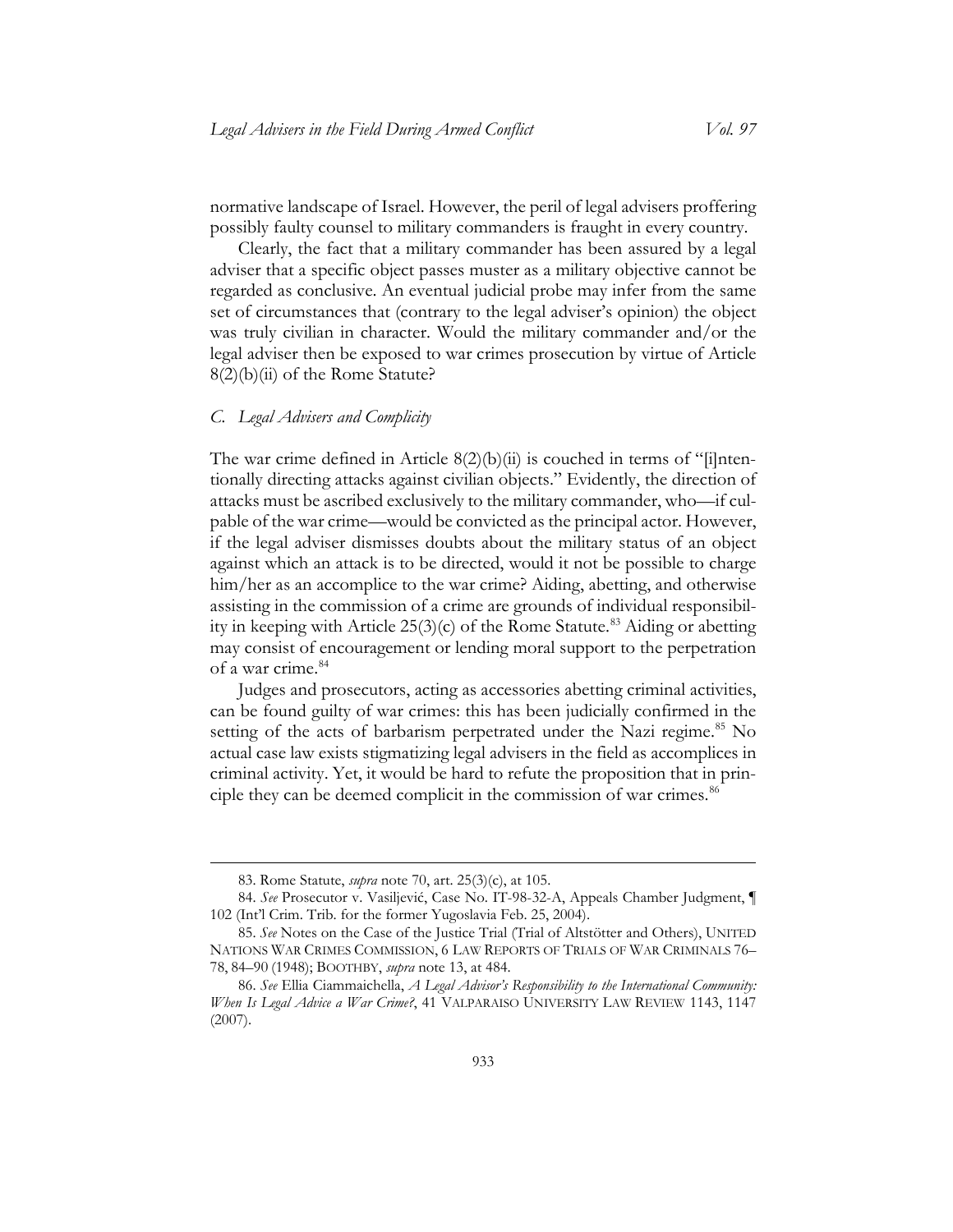#### <span id="page-18-0"></span>*D. Military Commanders and Mistake of Law*

There is a corollary to the conundrum of complicity in war crimes by legal advisers. That is the query whether—by consulting with a legal adviser and getting a green light for directing an attack against a preselected object—a military commander might be relieved of individual accountability for a war crime under Article 8(2)(b)(ii). It must not be forgotten that the direction of attacks against civilian objects constitutes a war crime only if it is done "[i]ntentionally." Pursuant to Article 30 of the Rome Statute and unless otherwise provided, an overall requirement of a mental element of "knowledge and intent" is postulated as a condition of criminal responsibility.<sup>[87](#page-18-1)</sup> Knowledge "means awareness that a circumstance exists or a consequence will occur in the ordinary course of events," and intent denotes that a person means to cause a certain consequence.<sup>[88](#page-18-2)</sup> Can it be averred that a military commander, who has been assured by a legal adviser that a concrete object constitutes a *military* objective, acted with knowledge and intent to direct an attack against a *civilian* object?

The present author believes that it would be exceedingly difficult (if not impossible) to hold a military commander guilty of a war crime in such a frame of reference, assuming that the action was carried out bona fide and the legal advice was not manifestly wrong. The rationale for absolving the military commander is that, notwithstanding the existence of an actus reus, there would be no mens rea. By relying on legal advice, tendered by an expert formally deployed to serve in the command post in compliance with LOAC, a military commander may be deemed to have done all that he/she was reasonably expected and required to do.

An attempt has been made to distinguish between a military commander requesting legal assistance and one receiving unsolicited advice: "A commander cannot be exempted from liability for having relied on wrong advice from his legal advisor. Yet, the fact that he *asked* for advice keeps the possi-bility of resort to the defence of mistake of law open."<sup>[89](#page-18-3)</sup>

The active/passive distinction has its attractions. But, once the military commander abides by legal advice offered by a person earmarked for that

<sup>87.</sup> Rome Statute, *supra* note [70,](#page-15-6) art. 30, at 107.

<sup>88.</sup> *Id*.

<span id="page-18-3"></span><span id="page-18-2"></span><span id="page-18-1"></span><sup>89.</sup> ELIES VAN SLIEDGERT, INDIVIDUAL CRIMINAL RESPONSIBILITY IN INTERNA-TIONAL LAW 274 (2012).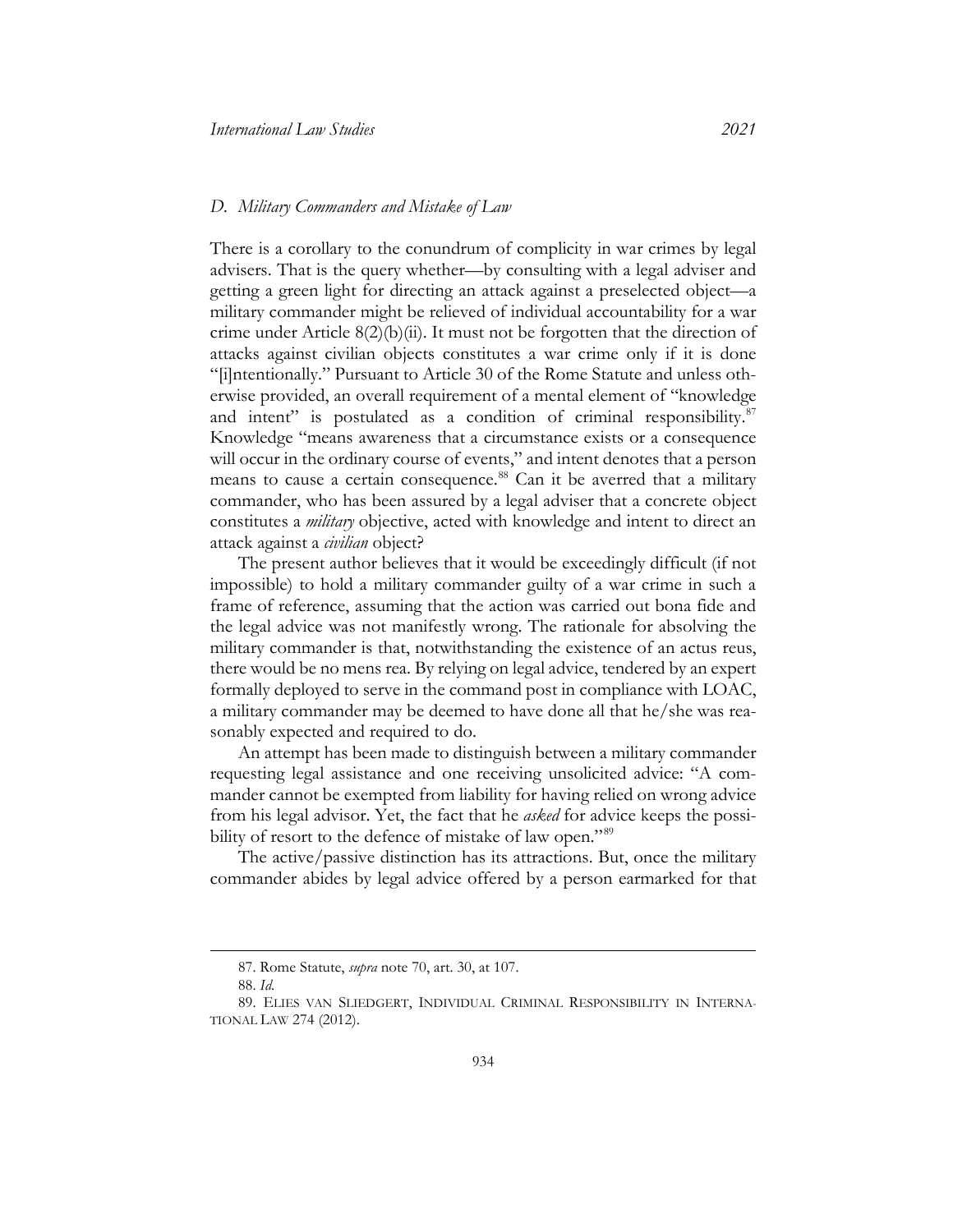purpose congruent with LOAC, it seems immaterial how the advice percolated. The gravamen of the military commander's predicament is that the action was prompted by spurious professional guidance.

The subject-matter under discussion ties in with the provision of Article 32(2) of the Rome Statute, according to which a "mistake of law" may exceptionally be "a ground for excluding criminal responsibility if it negates the mental element required by such a crime."[90](#page-19-1) Arguendo, a misleading legal advice validating action by the military commander would negate the mental element required by the war crime defined in Article  $8(2)(b)(ii)$ .

An authoritative solution to the problem must await elucidation by the International Criminal Court. Most scholars have skirted the issue, and few insights can be elicited from the legal literature. It has been commented that "the conditions under which a military commander can use a wrong legal advice as defence are, in any case, narrow."[91](#page-19-2) But, narrow as these conditions may be, there is a compelling need to recognize that—in the final analysis specious legal advice may exonerate military commanders from criminal re-sponsibility.<sup>[92](#page-19-3)</sup>

#### VI. CONCLUSIONS

<span id="page-19-0"></span>There can be little doubt that the participation of legal advisers in the deliberative functioning of military headquarters during armed conflict is of vital importance. The mere attendance of legal advisers in staff meetings introduces into the operational agenda the imperative need to pay due regard to the law.[93](#page-19-4) With legal advisers present, it is difficult for military commanders to plead ignorance or oversight of LOAC.<sup>[94](#page-19-5)</sup> If a legal adviser gains trust and credibility, numerous prospective breaches of LOAC can be screened and forestalled thanks to timely intervention.

The Winograd Commission to the contrary notwithstanding, the practice of assigning legal advisers to military commands—contrived to ensure that

<sup>90.</sup> Rome Statute, *supra* note [70,](#page-15-6) art. 32(2), at 108.

<span id="page-19-2"></span><span id="page-19-1"></span><sup>91.</sup> Antje C. Berger, *Legal Advisers in Armed Forces*, *in* 6 THE MAX PLANCK ENCYCLOPE-DIA OF PUBLIC INTERNATIONAL LAW 779, 783 (Rudiger Wolfrum ed., 2012).

<span id="page-19-3"></span><sup>92.</sup> *See* Amichai Cohen & Yuval Shani, *Beyond the Grave Breaches Regime: The Duty to Investigate Alleged Violations of International Law Governing Armed Conflicts*, 14 YEARBOOK OF INTER-NATIONAL HUMANITARIAN LAW 37, 77 (2011).

<span id="page-19-4"></span><sup>93.</sup> *Cf.* Michael F. Lohr & Steve Gallotta, *Legal Support in War: The Role of Military Lawyers*, 4 CHICAGO JOURNAL OF INTERNATIONAL LAW 465, 478 (2003).

<span id="page-19-5"></span><sup>94.</sup> *See* GARY D. SOLIS, THE LAW OF ARMED CONFLICT: INTERNATIONAL HUMANI-TARIAN LAW IN WAR 400 (2010).